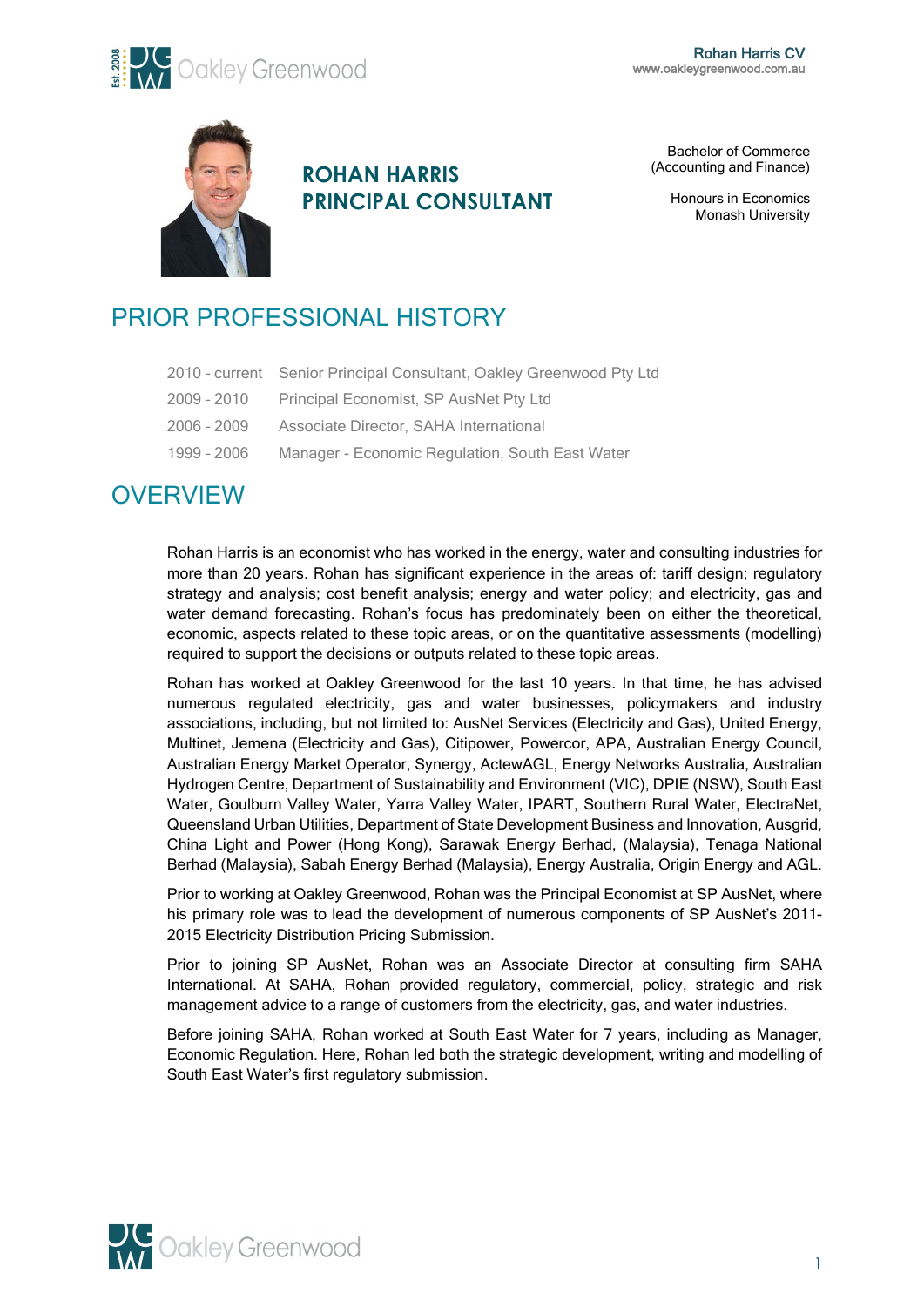

# RELEVANT PROJECT EXPERIENCE

# Regulatory Strategy and Analysis

#### SP AusNet (Electricity) – Regulatory Submission

Whilst working at SP AusNet, Rohan played a key role in the development of the Company's 2011 Electricity Distribution Pricing Submission. In addition to providing strategic regulatory advice to senior management and liaising with the Australian Energy Regulator (AER), he developed and wrote the sections on Operating Expenditure Forecasts, Cost Pass Through Events, Efficiency Benefit Sharing Scheme, Demand, Energy and Customer Number Forecasting, Tariffs for Standard Control Services and Tariffs for Alternative Control Services.

#### APA – CopperString2.0

Rohan has led OGW's team that has advised APA on numerous aspects related to the CopperString Transmission Network development between Townsville and Mt Isa. This has included:

- **Critiquing the economic assessment sections of the Environmental Impact Statement (EIS)** that were prepared by ACIL Allen for the proposed CopperString 2.0 Project;
- $\blacksquare$ Identify the potential cost components that will influence the prices that are paid by customers connected to CopperString; the potential factors that may influence the impact that each cost component might have on the prices that are paid by end customers connected to CopperString; and estimate the expected outturn impact on end prices, taking into account the complete range of inputs and influencing factors; and
- **Regulatory issues related to the development of CopperString.**

#### Multinet - Prudency and Efficiency Assessment of Multinet's Actual Capex

Multinet engaged OGW to provide an independent opinion as to the prudency and efficiency of Multinet's actual capital expenditure for mains replacement capex and connections capex, in the context of the requirements of the National Gas Rules (Rule 79 in particular). Rohan led the project.

#### Yarra Valley Water – Attestation Advice

Rohan directed a team that provided attestation advice to Yarra Valley Water (YVW) on its recent pricing submission, which was prepared under the new PREMO regulatory framework that has been developed by the Essential Services Commission. This project involved a review of the governance arrangements underpinning the development of Yarra Valley Water's submission; a detailed review of its proposed capital and operating expenditure forecasts; and an audit of its final submission and template for consistency.

#### Goulburn Valley Water – Audit and Assurance Advice

Goulburn Valley Water (GVW) discovered several governance issues related to the preparation of its pricing submission, which it submitted to the Essential Services Commission (ESC) at the end of September 2017. As a result of this, the GVW Board engaged Rohan Harris to review the financial template that GVW proposed to submit to the ESC in November 2017, to ensure that the updated ESC template:

 $\blacksquare$  Reflected the Board approved amendments and assumptions,

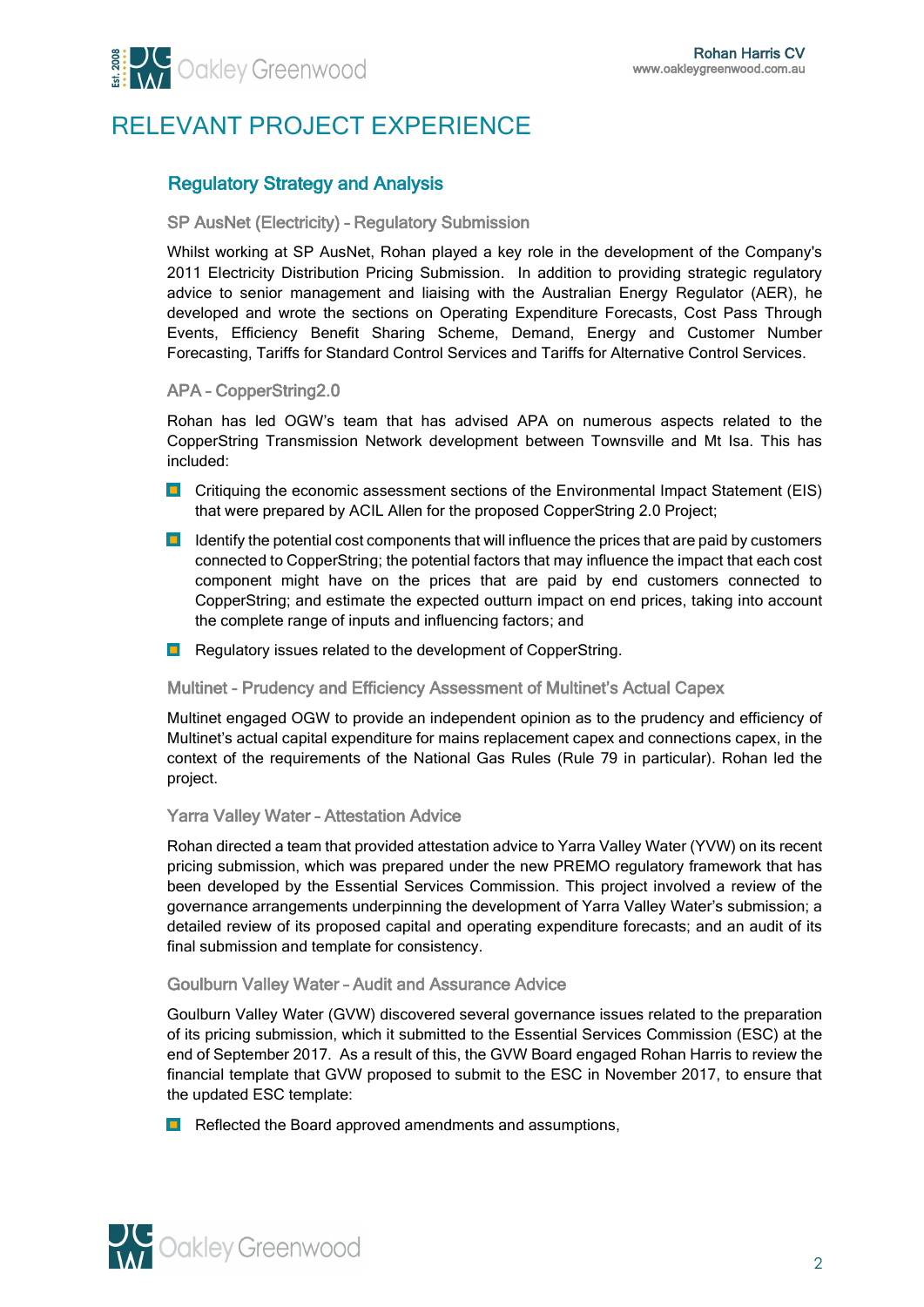**Let Cookley Greenwood** 

- **D** Did not contain any material issues that would require the proposed price path to be revisited (noting that GVW has already identified several issues that have already been reflected in the updated template), and
- **Now** Was supported by adequate substantiating documentation.

## Jemena (Gas) – Regulatory Assistance

Rohan provided up-front assistance to Jemena Gas Networks with regards to its development of its 2015 Gas Access Arrangement Submission. This involved developing a project plan for the commercial stream (which was charged with, amongst other things, developing tariffs; demand forecasts; cost pass through provisions; and the non-economic terms and conditions in relation to the Access Arrangement), as well as providing specific input in other selected areas such as developing their customer engagement strategy.

## AGL, Origin and Energy Australia ('the Retailers')

Rohan was the lead author on a report for the Retailers critiquing the regulatory proposals submitted by the NSW distribution businesses to the AER in relation to their proposed exit fees, and their proposed operating expenditure forecasts. Each Retailer attached OGW's report to the individual submission that they made to the AER on the NSW distribution businesses regulatory proposals.

#### SP AusNet (Gas) – Regulatory Submission

Rohan assisted SP AusNet in the preparation of its 2013 Gas Access Arrangement for submission to the AER. This included providing strategic advice, modelling and drafting the chapters relating to: SP AusNet's proposed tariffs, price control mechanisms and demand forecasting. It also included justifying SP AusNet's position against the requirements of the National Gas Law and National Gas Rules.

Rohan was also engaged to review parts of SP AusNet's response to the AER's Draft Decision.

Multinet (Gas) – Regulatory Submission

Rohan developed certain components of Multinet's response to of the AER's recent Draft Decision relating to Multinet's gas distribution business in Victoria.

United Energy (Electricity) – Submission to the AER on Expenditure Forecast Assessment Guidelines

Rohan drafted United Energy's response to the AER's Issues paper - "Expenditure forecast assessment guidelines for electricity distribution and transmission". The purpose of the Issues Paper was to describe the techniques and associated data requirements that will underpin the AER's approach to determining efficient capital spending (capex) and operating expenditure (opex) allowances in accordance with the objectives, criteria and factors in the National Electricity Rules (NERs).

#### United Energy (Electricity) and Multinet (Gas) – Price Control Mechanisms

Rohan was engaged by United Energy / Multinet to undertake a report into the issues/benefits surrounding the choice between a Weighted Average Price Cap and a Revenue Cap form or price control. This included outlining a work program that should be undertaken by the Companies to inform their future decisions as to whether or not to support the retention of the WAPC form or price control, or to move to a Revenue Cap.

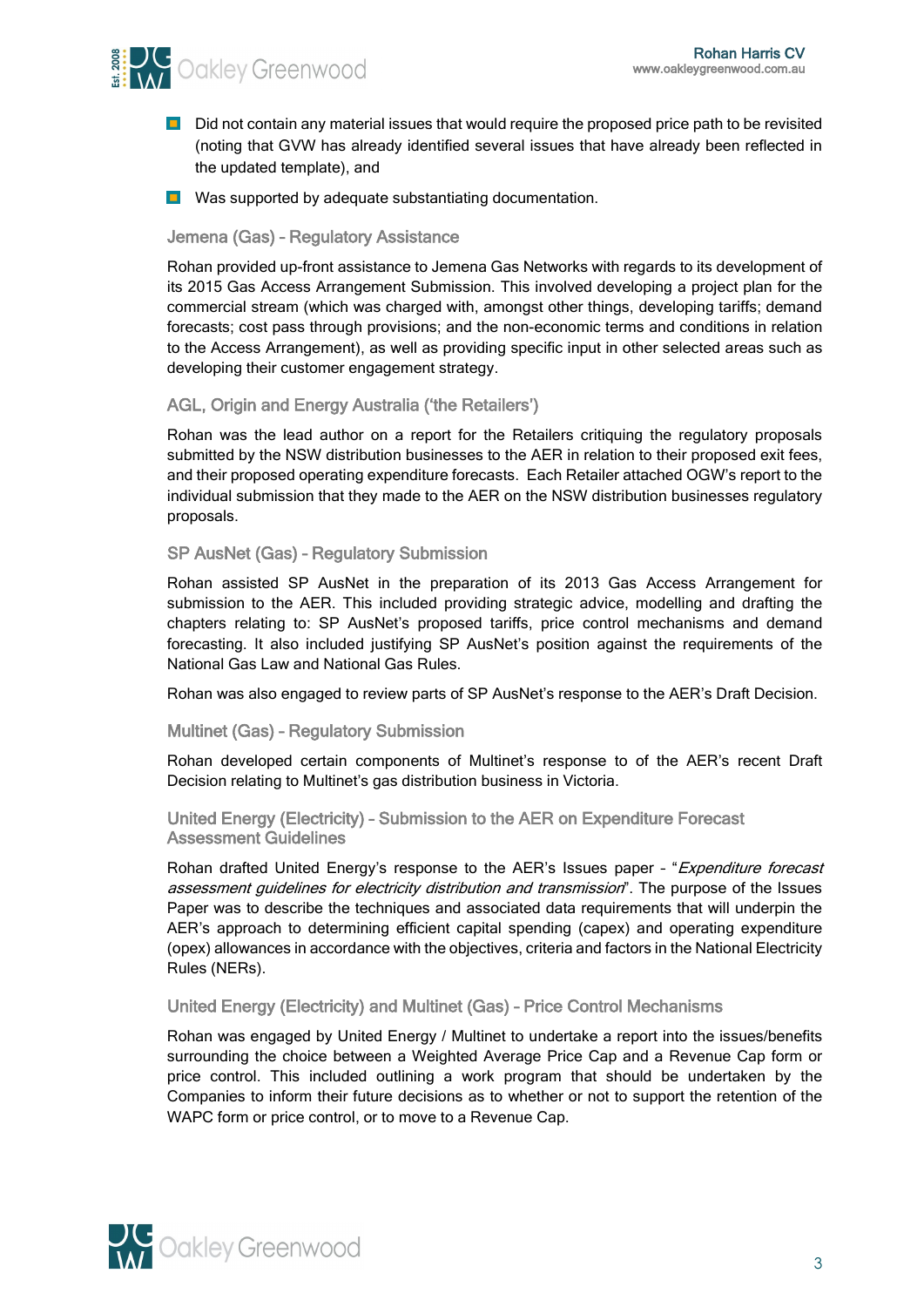**A: UC** Oakley Greenwood

## Tenaga Nasional Berhad (Malaysia) – Incentive Based Regulation

Rohan was part of a small OGW team that provided strategic regulatory advice to Tenaga (the vertically integrated electricity business covering Malaysia) in relation to their first regulatory submission under the newly created incentive based regulatory framework. This involved developing and delivering a number of workshops on the fundamental aspects of economic regulation, as well providing granular advice in relation to the development of their regulatory submission.

## Sabah Electricity Berhad (Malaysia) – Development of Regulatory Submission

Rohan was a key member of a small OGW team that provided advice to Sabah Electricity Berhad in relation to the development of its first regulatory submission. This covered the full spectrum from regulatory strategy through to detailed modelling advice.

## Ausgrid – Case Studies in support of the retention of the WAPC

Rohan was part of a small OGW team that completed a project for AusGrid that entailed it developing a number of case studies demonstrating the practical benefits associated with the adoption of the Weighted Average Price Cap form of price control, including on the development of cost reflective tariffs for network businesses in Australia. It also involved undertaking an empirical review of a number of the perverse outcomes – in terms of tariff design and tariff volatility - that have ensued under a Revenue Cap form of price control.

#### Energy Developments Limited - Regulatory Advice in relation to Embedded Generation

EDL required advice outlining the benefits and liabilities of embedded generation at a number of their existing and potentially new embedded generation sites. The project specifically focused on the commercial and regulatory structures that were currently in place in relation to embedded generation, as well as any changes that might be recommended to enhance the economics of providing embedded generation services. This included, but was not limited to, assessing:

- **T** The treatment and avoidance/reduction in DuOS and TuOS charges;
- **The regulatory framework around economic by-pass and the requirements to achieve an** economic by-pass;
- **D** Whether embedded generators are liable for environmental charges (e.g., REC liabilities); and
- **D** Whether a multi-site embedded generation solution gives rise to different regulatory outcomes, and therefore different commercial outcomes (if there is a difference in the embedded generators ability to retain and pass through embedded benefits).

#### IPART – Review of water businesses capital and operating expenditure forecasts

Rohan project managed a detailed review of Gosford City Council and Wyong Shire Council's proposed capital and operating expenditure forecasts for their respective water businesses. This project was undertaken for the economic regulator, IPART, and involved a detailed assessment of the prudency and efficiency of those forecasts. In addition to managing the overall project, Rohan led the review of operating expenditure forecasts.

## IPART – Review of WaterNSW's operating expenditure forecasts

Rohan (as a sub-contractor to Aither) managed a detailed review of WaterNSW's Greater Sydney business' proposed operating expenditure forecasts for the 2016-2020 regulatory period. This project was undertaken for the economic regulator, IPART, and involved a detailed assessment of the prudency and efficiency of those forecasts.

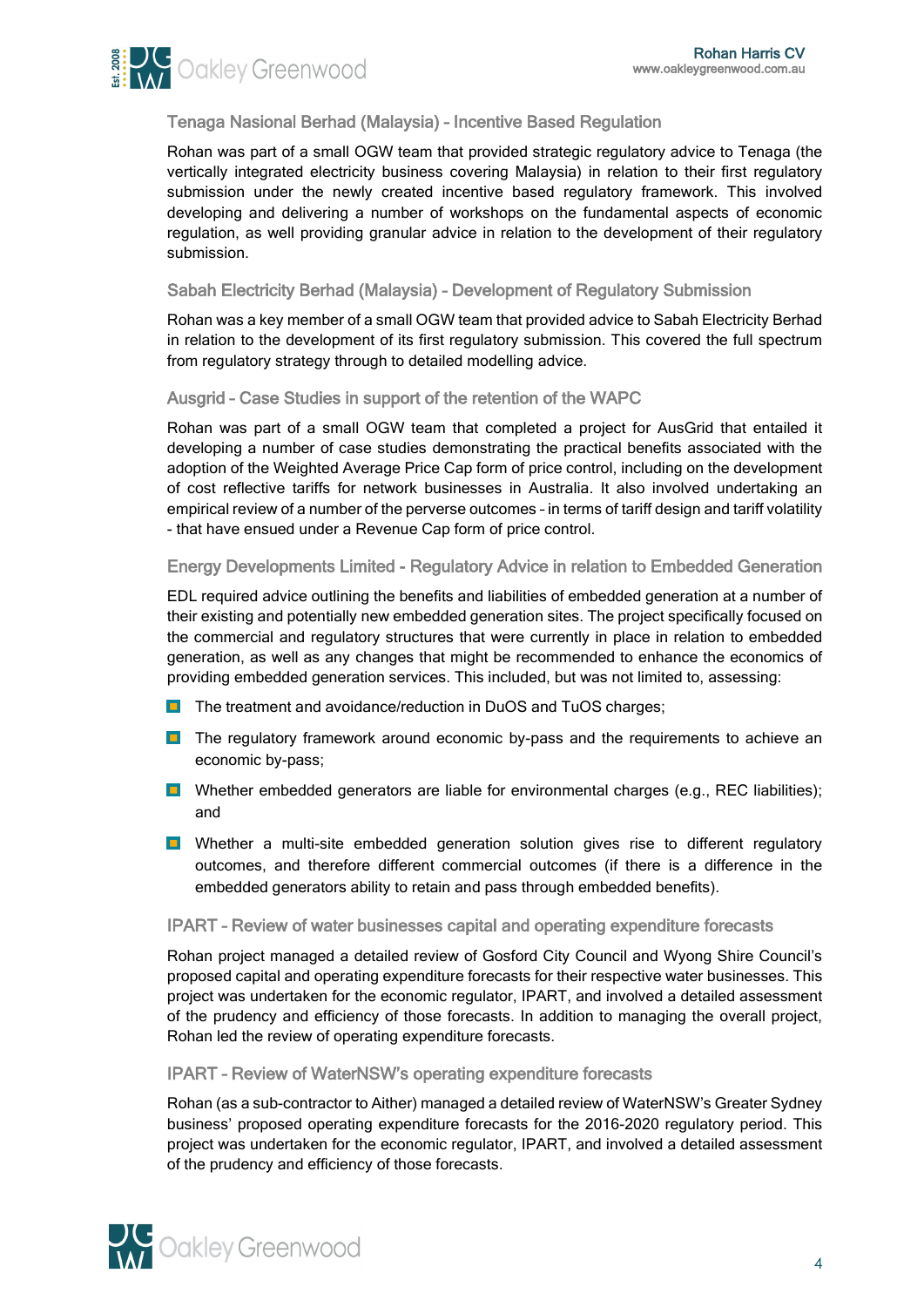

Following on from this, Rohan undertook a similar role in relation to the review of WaterNSW's Rural water business' proposed operating expenditure forecasts for the 2017-2021 regulatory period.

IPART – Advice on the application of benchmarking to future water reviews in NSW

Rohan (as a sub-contractor to Aither) managed a small OGW team that provided advice to IPART on the likely effectiveness of using benchmarking as a regulatory tool to assess the capital and operating expenditure forecasts of water businesses in NSW.

#### Southern Rural Water – Regulatory Strategy

Rohan was tasked with undertaking a strategic review of Southern Rural Water's (SRW) draft regulatory submission (Water Plan). This involved assessing the key strategic and regulatory issues proposed by SRW in the Water Plan against the broader regulatory requirements such as the Essential Services Commission's (ESC) Guidance Plan and the Statement of Obligations. It also involved providing detailed drafting advice, and having specific regard for the likely preferences and expectations of the ESC and its consultants when assessing SRW's Water Plan, and also the risks in acceptance and support of SRW's Water Plan.

#### Review of SA Water's Pricing Submission

Rohan (as a sub contractor to Isle Utilities) was tasked with undertaking a detailed review of SA Water's 2020-24 regulatory business proposal ('Our Plan 2020-24'). Rohan was primarily involved undertaking a high-level assessment of the prudency of SA Water's proposed CAPEX; assessing the validity of SA Water's proposed rate of return, relative to other comparable regulated utilities; undertaking an indicative assessment (including modelling) to inform an assessment as to the: (a) contribution exogenous and endogenous factors are making to SA Water's proposed price changes; and (b) whether or not SA Water is passing on savings to consumers.

#### Yarra Valley Water – Review of Incentive Mechanism Design

Rohan was asked to provide a thorough critique of a 'Risk and Performance' (R&P) incentive scheme that was proposed by the ESC in their Guidance Paper to water businesses. This critique was designed to address the theoretical merits of the proposed scheme, in terms of its ability to enhance, productive, allocative and dynamic efficiency, and to address some of the practicalities associated with its introduction, and finally, to outline the attributes of a well-designed R&P scheme applicable to the water industry.

#### Tasmanian Water Companies – Building Block Modelling

As part of a small OGW team, Rohan advised Southern Water, Cradle Mountain Water and Ben Lomond Water on pricing and tariff rationalisation. In particular, Rohan developed a comprehensive building block model (regulatory model) to establish the target tariffs. Full financial statements were also prepared to evaluate the impact of various tariff and financial strategies on the viability of the businesses.

#### Barwon Water – Regulatory Submission

Rohan had primary responsibility within a project team to provide Barwon Water with strategic advice in relation to the development of its 2008 Water Plan (pricing submission) to Victoria's independent economic regulator, the Essential Services Commission. This included providing advice on: the appropriate form of price control; service incentive schemes; efficiency carry-over mechanisms; the WACC; demand forecasting; tariff design; and strategic drafting advice.

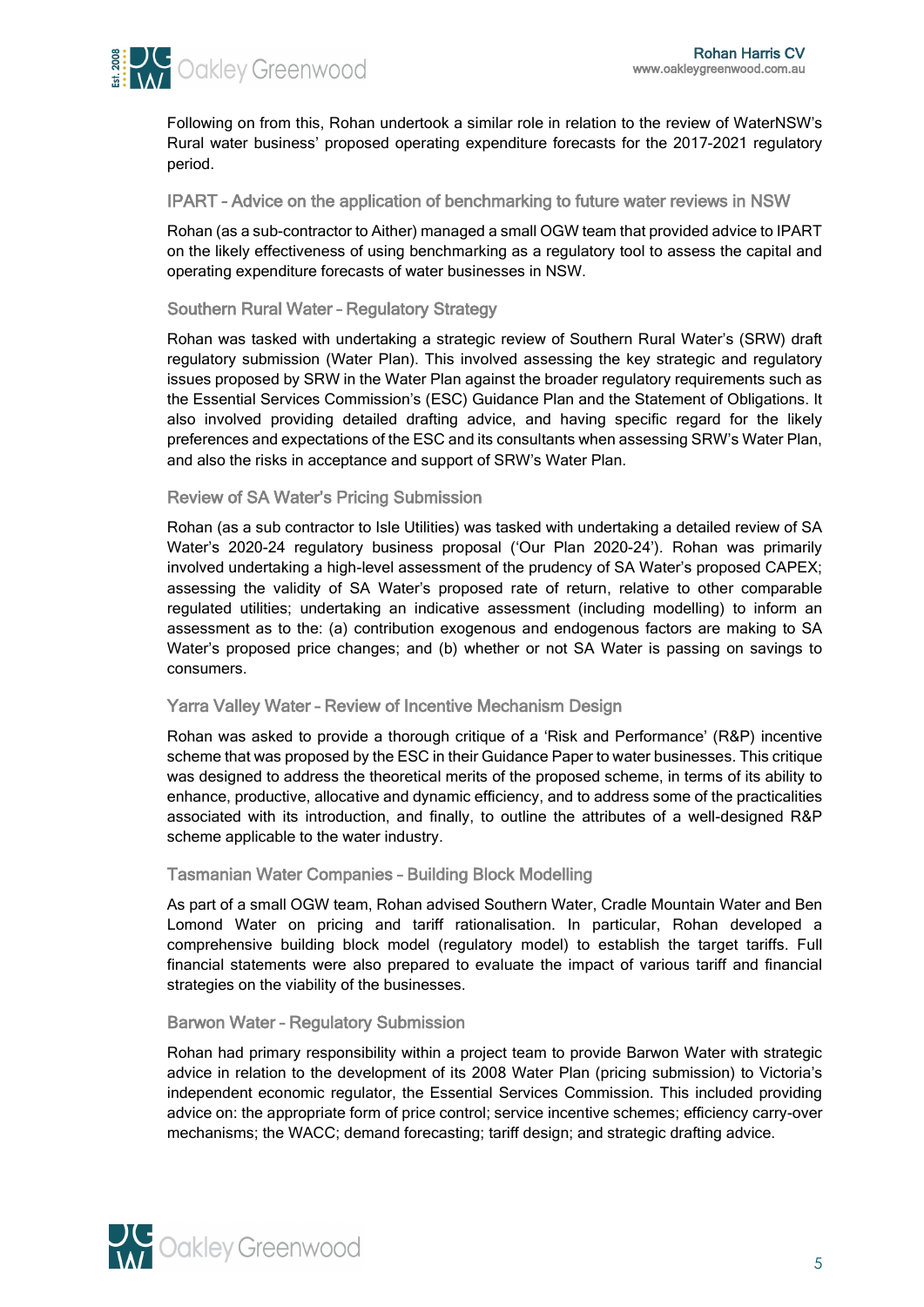

#### South East Water – Regulatory Submission

Whilst working at South East Water, Rohan's primary role was to project manage the planning, modeling, and writing of South East Water's first Water Plan (Pricing Submission). In particular, the tasks that Rohan contributed to in relation to this regulatory submission were to:

- **T** Write the majority of South East Water's Water Plan;
- **D** Develop South East Water's position on a range of regulatory issues, including: tariff structures and tariff levels; efficiency carryover mechanisms; price control mechanisms; and operating expenditure forecasts.
- **Provide modeling and analytical support, by developing the: internal financial (building block)** model; customer impact model supporting South East Water's proposed tariffs; and demand forecasting model; and
- **D** Advocating South East Water's positions with staff from the Essential Services Commission in relation to a multitude of regulatory issues.

## Tariff Design

#### SP AusNet (Electricity) – Tariff Design for 2011-2015 Regulatory Period

As part of the development of SP AusNet's 2011 Electricity Distribution Pricing Submission, Rohan managed the development of SP AusNet's:

- **Proposed Time of Use tariffs, which were to apply to its Residential and Small Commercial** customers, which in turn leveraged off the roll out of AMI metering;
- **C** Critical Peak Demand Price, which was to apply to its large Non Residential customers (which is currently the only dynamic peak price operated by a network business in Australia);
- **L** Long Run Marginal Cost model, which was used to support the marginal price levels at which both of the aforementioned tariffs were set; and
- **Alternative Control Services prices and underlying justifications.**

#### ARENA – Appropriate Pricing Structures to signal the value of DER

Rohan is the economist on a project OGW is undertaking for ARENA that involves developing pricing structures that can be used to signal the value that distributed energy resources (DER) can provide to each part of the electricity supply chain.

#### Australian Energy Council – Response to DER Export Rule Change request

On behalf of the Australian Energy Council, Rohan co-authored a response to the AEMC's Consultation Paper related to SAPN's (and TEC and St Vincent de Paul's) Rule change proposal related to charging customer for the energy that they export back into the grid from behind-themeter distributed energy facilities.

#### ActewAGL – Tariff Strategy and Modelling

Rohan developed all of the models that ActewAGL used to develop its future network tariff structures under the National Electricity Rules, as well as providing advice on their strategy in relation to their future tariff structures.

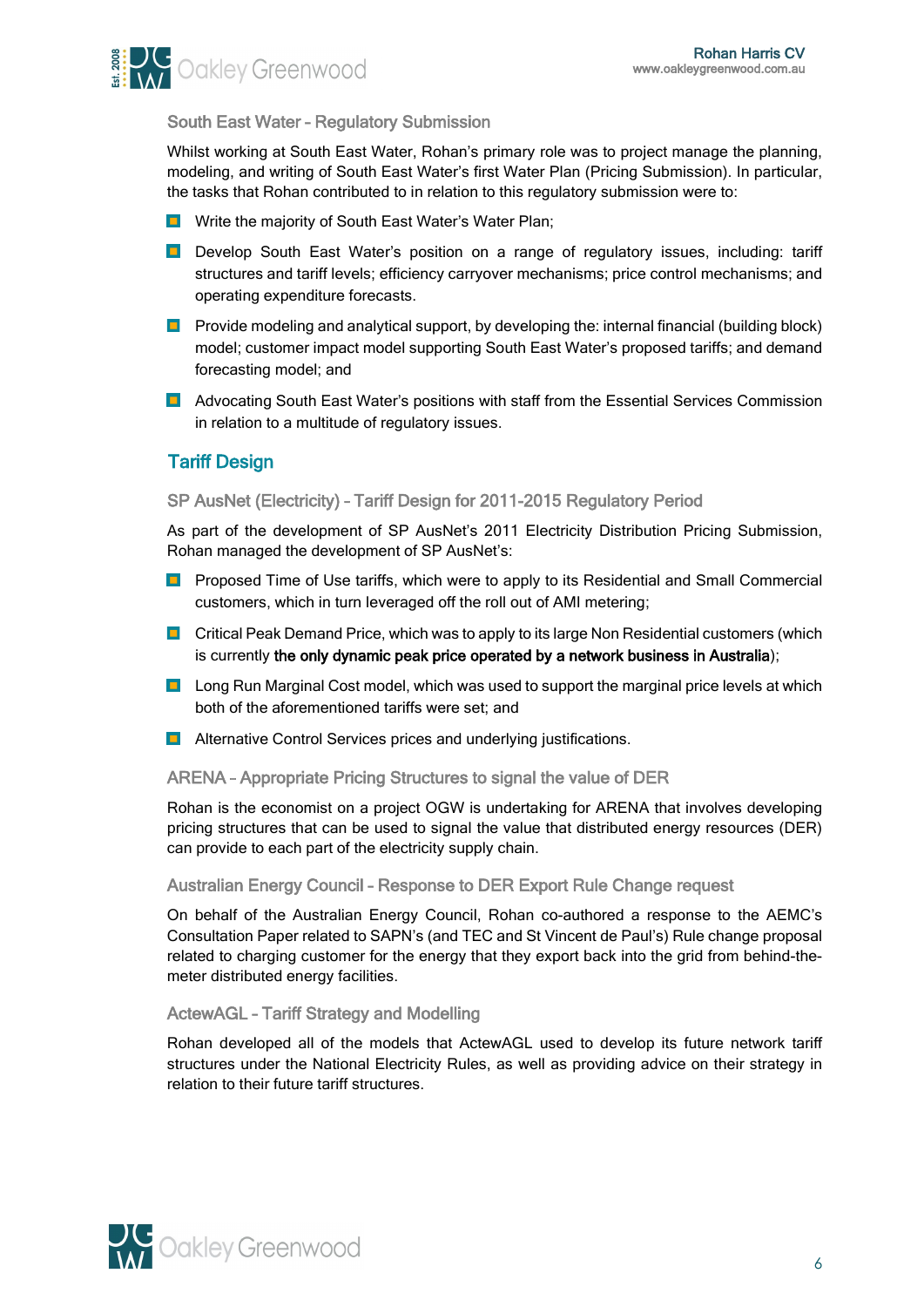

Citipower and Powercor – LRMC, Stand alone cost and Avoidable Cost

Rohan developed Citipower and Powercor's LRMC, Stand Alone cost and Avoidable Cost models, to support the development of their first Tariff Structure Statement in compliance with the requirements of the National Electricity Rules.

AusNet Services (Electricity) – Tariff Design for 2016-2020 Regulatory Period and Tariff Structure Statement

Rohan advised AusNet Services on its development of a new suite of network tariffs that comply with the Distribution Pricing Rule change, which requires businesses to, amongst other things, develop tariffs that reflect the Long Run Marginal Cost of supply.

Rohan also assisted AusNet Services' in drafting its Tariff Structure Statement.

China Light and Power (Hong Kong) – Grid Connection Policy for Embedded **Generation** 

Rohan was the lead economist in a small OGW team currently undertaking a complete review of CLP's Grid Connection Policy, particularly as to how Embedded Generators are charged for connecting into CLP's network.

#### Sarawak Energy Berhad (Malaysia) – Customer Connections Charging Methodology

Rohan was key member of a small OGW advising the Sarawak Energy Berhad (SEB) on the complete re-development of the methodology that it uses to develop charges for new customers who connect into its electricity network. This also included reviewing and redeveloping the policies, procedures and technical standards that complement the connection of new customers. Rohan led the pricing component of this work.

United Energy (Electricity) – LRMC Model

Rohan was engaged to build United Energy's LRMC model. The model not only calculated the LRMC (per kVa), but also, converted that LRMC into the different kWh tariff component (e.g., peak energy, off peak energy) that United Energy currently uses to charge its different customer types.

Separately, Rohan was engaged to develop a report that explained the economic theory and the practical implications of using LRMC for setting distribution prices.

Queensland Urban Utilities – Review of Pricing Philosophy Paper

Rohan led a small OGW team that assisted Queensland Urban Utilities (QUU) with the drafting of the pricing philosophy paper in preparation for the Finance and Pricing Committee. In particular, OGW's role was peer review the factual content of the paper, and to ensure that the messages contained within the paper were clear and concise, and that the paper was presented in a manner that will ensure meaningful discussion and a conclusion at the end of the discussion.

#### SP AusNet (Gas) – Tariff Strategy

Rohan completed a tariff strategy paper for SP AusNet's gas distribution business, with particular reference to the consistency of SP AusNet's tariffs with the requirements and principles set out in the National Gas Rules.

#### Multinet (Gas) – Tariff Modelling

Rohan completed a project managing the development of the stand-alone and LRMC cost models for Multinet (and SP AusNet) in support of their submission to the Australian Energy Regulator.

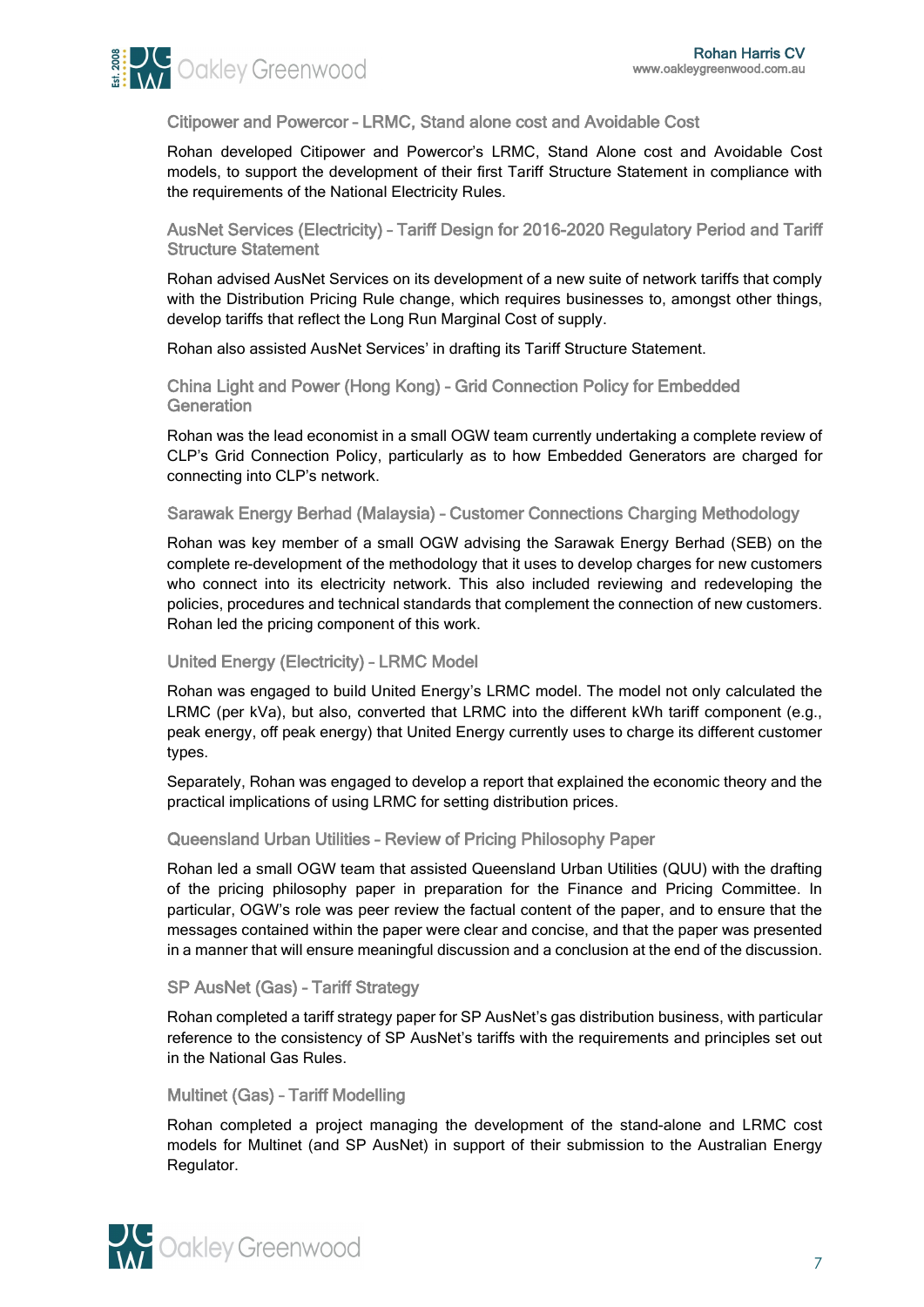**A: UC** Oakley Greenwood

### SP AusNet and United Energy (Electricity) - Customer Connection Pricing

Rohan advised SP AusNet with regards to the prices that it can charge new customer connections under Guideline 14. This involved revising both SP AusNet's charging policy (e.g., what is included in the charge, what is excluded from the charge, on what basis are those components included/excluded), and revising SP AusNet's Customer Connections charging model to accommodate the charged pricing policy, as well as refining it to ensure a more logical, transparent and theoretically robust charging approach.

Rohan also advised SP AusNet (and United Energy) on their responses to the AER's Preliminary Position Paper and Draft Guideline on its Customer Connections Charging Framework.

#### IPART – Drivers of Changes in Retail Gas Prices in NSW

Rohan was part of a small OGW team that, for IPART, reviewed gas price movements and their corresponding components in NSW in 2018-19, as well as reviewing the competitiveness of the gas market during 2017-18.

#### Energy Network Australia – Drivers of Retail Price Increases

Rohan (in conjunction with Lance Hoch) quantified the contribution of each of the components of the electricity value chain to retail price changes in each NEM jurisdiction (and WA) since the mid 2000s. This included calculating the average DUoS, average TUoS and average retail component of the average bill.

#### Victorian Distribution Businesses – Drivers of Retail Price Increases

Rohan was part of a small Oakley Greenwood (OGW) team that quantified the contribution of each of the components of the electricity value chain to retail price changes in Victoria since 2001. This included analysing, and auditing data and models provided by the distribution businesses, to support their calculations of the average DUoS, average TUoS and average retail component of the average bill. This project has been undertaken for the Victorian electricity distribution businesses for each of the last 5 years.

Trends in Residential Retail Electricity Prices – Electricity Supply Association Australia

Rohan was involved in a project investigating the trends in residential electricity prices in the five years to 2011.

#### South East Water – Retail Tariff Design

Whilst working for South East Water, Rohan led the development, design and modelling of South East Water's increasing block tariff, which in turn formed the basis for the increasing block tariff that was subsequently imposed by Victorian Government on the customers of all metropolitan Melbourne water authorities.

As a consultant, Rohan undertook a qualitative assessment of a number of alternative nonresidential tariff structures against a set of agreed objectives for South East Water.

#### Gladstone Area Water Board – Bulk Water Tariffs

Rohan advised the Gladstone Area Water Board (a large water industry bulk supplier in Queensland) in relation to the tariff structures that they should adopt for the provision of their bulk water services. In particular, the advice focused on the allocative efficiency benefits and costs of adopting more granular, zonal based tariffs, as opposed to the more common postage stamp pricing. It also assessed the advantages and disadvantages of adopting an instantaneous peak demand tariff for network usage, as opposed to volumetric based prices.

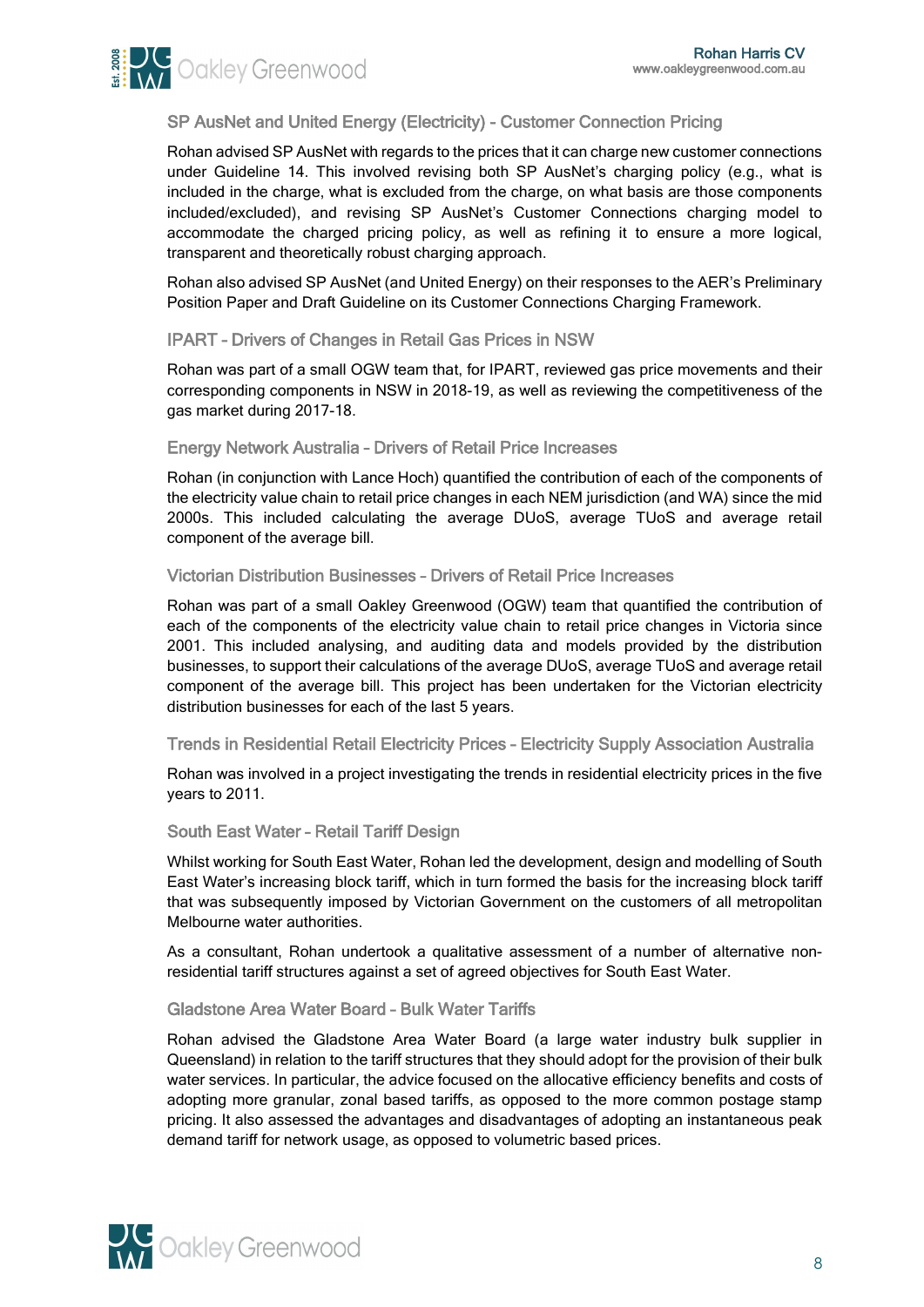**Let Cookley Greenwood** 

# Demand and Energy Forecasting

AustralianSuper's sale of portion of equity stake in Ausgrid Sale

For a prospective bidder, Rohan led the development of a set of long-term demand forecasts at a zone substation level, reflecting the impact of, amongst other things, increased PV, battery, electric vehicle charging and gas-to-electricity switching.

APA - Issues Affecting Demand and Supply for Gas on the Victorian Transmission System

Rohan led the development of a report that was commissioned by APA to understand the factors that were likely to affect the supply / demand balance in the Victorian gas market over the period of their next Access Arrangement period (that was lodged on 1 December 2021), and more specifically, the impact that those factors could have on the Victorian Gas Transmission System (including peak demands, and required augmentations).

Confidential – Probabilistic forecast of utilisation of a major gas storage facility

In support of a major litigation, Rohan developed a sophisticated probabilistic demand forecast related to a major gas storage facility operating in the east coast gas market.

APA - Forecasts of Industrial Gas Demand on the RBP

OGW was commissioned by APA to assist it in forecasting the demands of its two largest industrial customers: Incitec Pivot and the Ampol Refinery, both of which draw gas directly from the Roma to Brisbane Pipeline (RBP). This was done in support of APA's July 2022 - 30 June 2027 Access Arrangement on the RBP.

## AEMO – Minimum Demand Forecasting Methodology

Rohan was part of an OGW team that was engaged by AEMO to:

- Develop a consistent methodology to be used for annual minimum demand forecasting of electricity supply at transmission connection points (TCP) across the NEM; and
- **Provide a proof of concept model of the recommended solution.**

Energy Australia – Energy forecasts for small to medium enterprise customers

In 2017, Rohan led the development of an energy forecast for small to medium enterprise customers in the NEM for Energy Australia. The primary driver for undertaking this analysis was the recent large increase in wholesale electricity and gas prices, and Energy Australia's concern that this will lead to a significant number of business failures.

NSW Electricity Privatisation – Forecasting the impact of disruptive technologies

Rohan led the development of a set of long-term forecasts of the impact of increased PV, battery, and electric vehicle on TransGrid and the NSW electricity distribution businesses demand forecasts for a prospective bidder on the NSW electricity transmission and distribution businesses.

Rohan undertook a similar role in relation for a prospective bidder on Endeavour Energy, a NSW electricity distribution business.

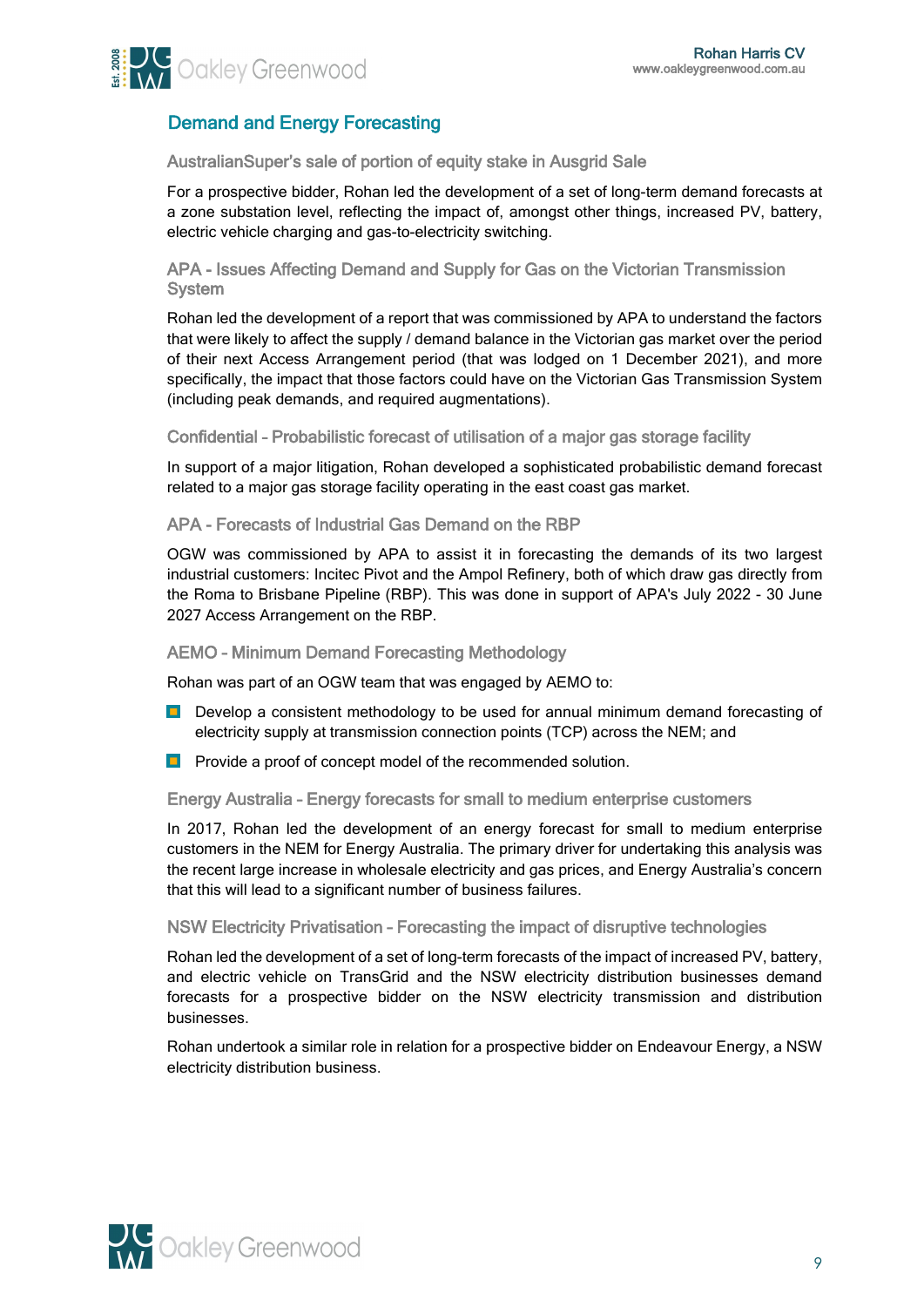

#### Jemena – Economics of micro generation

Rohan was part of a small OGW team that modelled the economics of various micro generation and storage solutions for Jemena's Victorian electricity network. As part of this, Rohan (amongst other things) built a comprehensive model that allowed Jemena to understand the economics to its small commercial customers of taking up battery storage in response to their proposed demand charge.

#### ElectraNet – Expert Opinion on their Revised Demand Forecasts to the AER

Rohan co-authored an Expert Witness report (which must be to a standard that can be submitted to the Federal Court) with regards to ElectraNet's (the South Australian electricity transmission company) methodology for calculating its revised demand forecasts for submission to the Australian Energy Regulator.

#### Energy Australia – Mass Market Gas Demand Forecasts

Rohan was part of a project team that developed gas demand forecasts for mass market customers located in NSW, ACT, VIC and SA. This project was undertaken for Energy Australia, and reflected various factors that would impact on future gas consumption, including relative electricity and gas price scenarios, and the extent to which this drove economic switching from gas usage to electricity consumption.

#### Citipower/Powercor – Transmission Connection Point forecasts

Rohan worked with the Centre for International Economics (CIE) to provide Citipower and Powercor with transmission connection point forecasts for the 2016-2020 regulatory control period. Subsequent to this, Rohan (and CIE) were engaged to thoroughly critique AEMO's National Electricity Forecasting Report (NEFR) and Transmission Connection Point forecasts. Rohan's particular role was to review AEMO's forecast PV installation numbers and the consequent impact that this would have on peak demand, as well their forecast of the impact of energy efficiency on peak demand.

Rohan has recently undertaken a similar assignment to support Citipower and Powercor's 2021- 2025 regulatory submission.

#### Citipower/Powercor – Scenario Development and Modelling

Rohan was part of a small OGW team that assisted Citipower and Powercor develop a number of feasible future scenarios that may impact upon those businesses between 2013 and 2025. This involved the consideration of the impact of the penetration of various new and emerging technologies (e.g., rooftop PV systems; electric vehicles; fuel cells; demand response and interruptibility; energy efficiency), as well as the impact that various other factors such as changes in wholesale gas prices and the price structure of network tariffs, on the operating context of their businesses.

Rohan led the development of the main output of the project, that being the development of a detailed model, quantifying the potential impacts of those variable on overall consumption and peak demand, at a feeder level, and by Local Government Area.

#### SP AusNet (Electricity) – Energy Forecasting and Analysis

Rohan project managed and provided strategic advice in relation to, the complete reconstruction of SP AusNet's internal energy forecasting model.

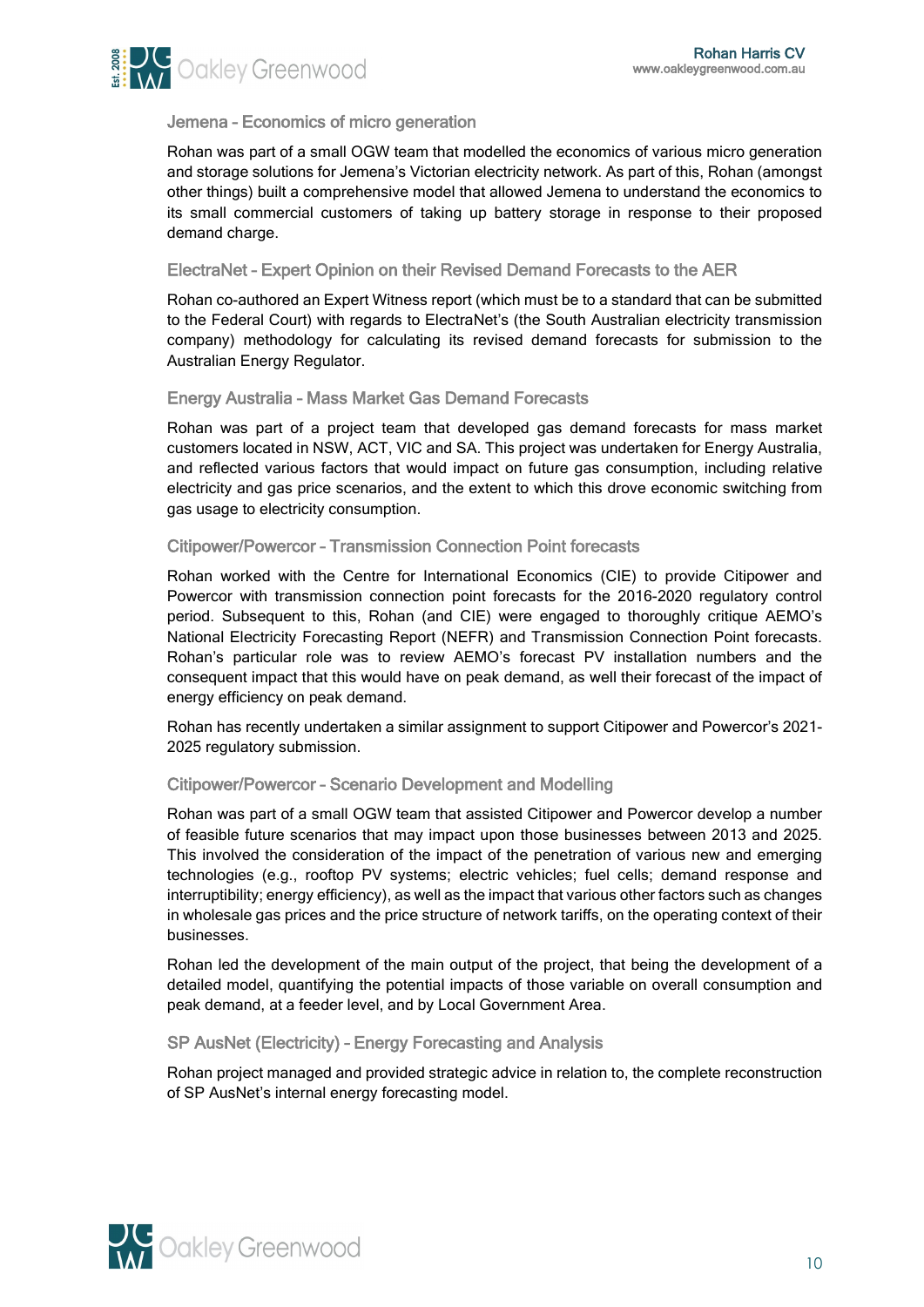

Prior to the above project, Rohan led a small Oakley Greenwood team that was tasked with undertaking a detailed review of the drivers of energy consumption for SP AusNet with the objective of understanding and quantifying the relative impacts of weather, solar penetration, roof insulation, macro-economic variables, and the price elasticity effects driving a material reduction in energy consumption 2011 relative to 2010.

## SP AusNet (Electricity) – Time of Use Tariff Modelling

At SP AusNet, Rohan managed the development of Tariff Impact model, which allowed the energy and demand impacts of SP AusNet's proposed Time of Use tariffs and Critical Peak Demand tariffs to be estimated and included in its pricing submission. More specifically, this included modelling the estimated own-price and cross price elasticity of demand impacts of its Time of Use tariff structure. The model methodology, detailed algorithims, and outputs were accepted by the Australian Energy Regulator as part of its Final Decision.

## South East Water – Water Demand Forecasting

Rohan developed South East Water's original demand forecasting model that was used in support of its 2005 Water Plan. This involved a detailed, bottom up assessment of the drivers of water and wastewater consumption, including: the penetration rate of different types of water efficient appliances; customer number forecasts by area; the impact of recycled water on potable water demand and wastewater flows; the impact of on-site storage (eg: rainwater tanks) on potable water demand and wastewater flows; and the impact of South East Water's proposed tariff structure on water and wastewater consumption.

#### Seqwater – Development of Energy Performance Indicators

Rohan developed a report and accompanying model that recommended a set of energy performance indicators / metrics that: (a) aligned with the objectives set out in Seqwater's corporate Energy Strategy; (b) conformed with ISO 50001 - EnMS and more specifically ISO 50006; and (c) were founded on energy baselines that have been determined from existing consumption and water production data, as well as reflecting Seqwater's projected water demands as per its 2018/19 Annual Operating Strategy (AOS) and Water Security Program.

# Policy Advice

#### DISER – Potential Barriers to Long Term Gas Investment

Rohan was part of a small OGW team that advised the Federal Government Department DISER on potential barriers to Long Term Gas Investment in the gas supply industry. The two key objectives of the review were to provide:

- **A** description of future gas market conditions, and
- **An overview of how these changes will affect the gas market and potential consequential** economic barriers that could affect investment decisions [in gas infrastructure].

This work was intended to inform the development of the National Gas Infrastructure Plan.

Tasmanian Government – Tasmania's Gas Strategy 2020-2040

OGW assisted the Tasmanian Government in the development of their Gas Strategy 2020-2040. As part of this, Rohan co-authored a paper with Jim Snow on the current Tasmanian gas market, addressing, for example: challenges, opportunities, risks, and alignment/synergies with broader national gas markets.

[https://recfit.tas.gov.au/\\_\\_data/assets/pdf\\_file/0006/317445/Oakley\\_Greenwood\\_Final\\_Report\\_](https://recfit.tas.gov.au/__data/assets/pdf_file/0006/317445/Oakley_Greenwood_Final_Report_Oct_2021_Final.PDF) [Oct\\_2021\\_Final.PDF](https://recfit.tas.gov.au/__data/assets/pdf_file/0006/317445/Oakley_Greenwood_Final_Report_Oct_2021_Final.PDF)

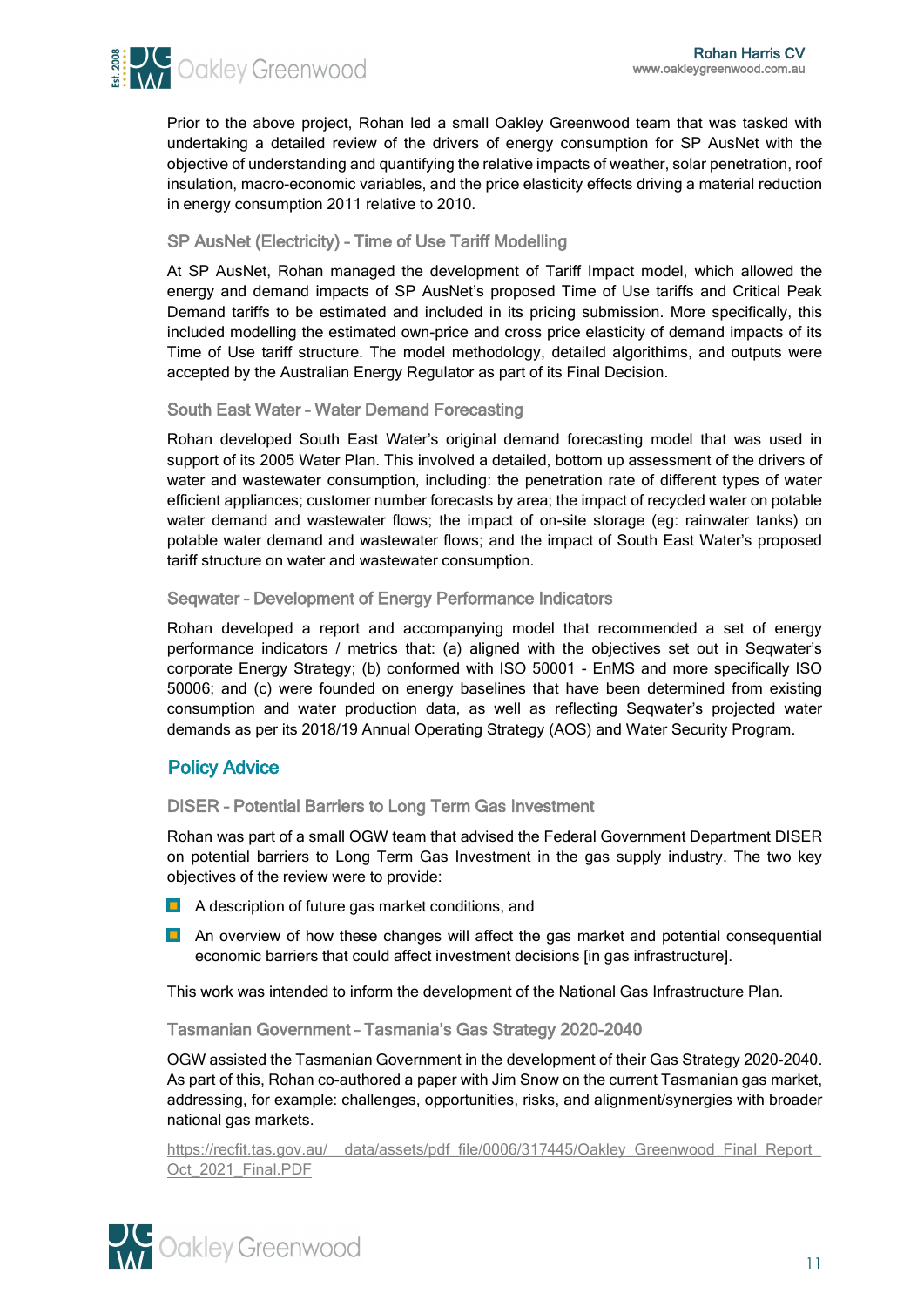

Australian Energy Council – Assistance in responding to AEMC's Consultation on DER Export Pricing Rule Change

Rohan co-authored two separate reports for the Australian Energy Council (AEC) in response to the AEMC's consultations on its Access, pricing and incentive arrangements for distributed energy resources, Draft rule determination.

[https://www.energycouncil.com.au/media/fvgpstvc/20210527-aec-submission-to-draft-access](https://www.energycouncil.com.au/media/fvgpstvc/20210527-aec-submission-to-draft-access-and-pricing-determination.pdf)[and-pricing-determination.pdf](https://www.energycouncil.com.au/media/fvgpstvc/20210527-aec-submission-to-draft-access-and-pricing-determination.pdf)

[https://www.aemc.gov.au/sites/default/files/documents/rule\\_change\\_submission\\_-\\_erc0310\\_-](https://www.aemc.gov.au/sites/default/files/documents/rule_change_submission_-_erc0310_-_australian_energy_council_-_20200910_1.pdf) [\\_australian\\_energy\\_council\\_-\\_20200910\\_1.pdf](https://www.aemc.gov.au/sites/default/files/documents/rule_change_submission_-_erc0310_-_australian_energy_council_-_20200910_1.pdf)

Australian Energy Council – Review of the Classification of Services in the National Electricity Rules

Rohan co-authored a report for the Australian Energy Council (AEC) for use in its consideration of issues associated with the AER's Electricity Ring-Fencing Guideline Preliminary Position paper and the possible need for a rule change request regarding the classification of services in the National Electricity Rules.

Australian Energy Council – Independent review of the Thwaites Report

Rohan co-authored a report critiquing the Thwaites Report, which was a report that was commissioned by the Victorian Government, and which recommended a number of significant changes to the Victorian retail electricity market, including that all retailers offer a regulated, Basic Service Offer (BSO). The OGW report advised against the adoption of a BSO, and found a number of errors and erroneous assumptions in the papers supporting the Thwaites report.

Australian Energy Council – Implications of network ownership of grid-side battery assets on competition in the Wholesale Electricity Market

Rohan co-authored a paper for the Australian Energy Council (AEC) that provided a qualitative assessment of the impact on the competitive market from allowing the network operator to be able to provide regulated and unregulated services from grid-side batteries in the SWIS.

Australian Energy Regulator – Assistance with the development of a new Demand Management Incentive Scheme

OGW advised the AER's on its development of a new Demand Management Incentive Scheme (DMIS). Rohan co-authored and was the lead economist on the project, the main output of which was a report that addressed:

- **The specific benefits that could be included as being eligible for the DMIS, as well as the** corresponding metrics that would then be used to define, measure and reward those benefits;
- **The basis and appropriate magnitude of the incentive to be used in the DMIS; and**
- **How the incentives provided under the DMIS can be linked to tangible performance** outcomes.

Total Environment Centre (TEC) – Review of business models for community scale battery storage services

Rohan was part of a small OGW team that advised the TEC with regards to the financial viability of community scale (100 kWh-5MWh) batteries under current economic, regulatory and technological settings under various business models. This involved extension modelling of the various financial flows under different models.

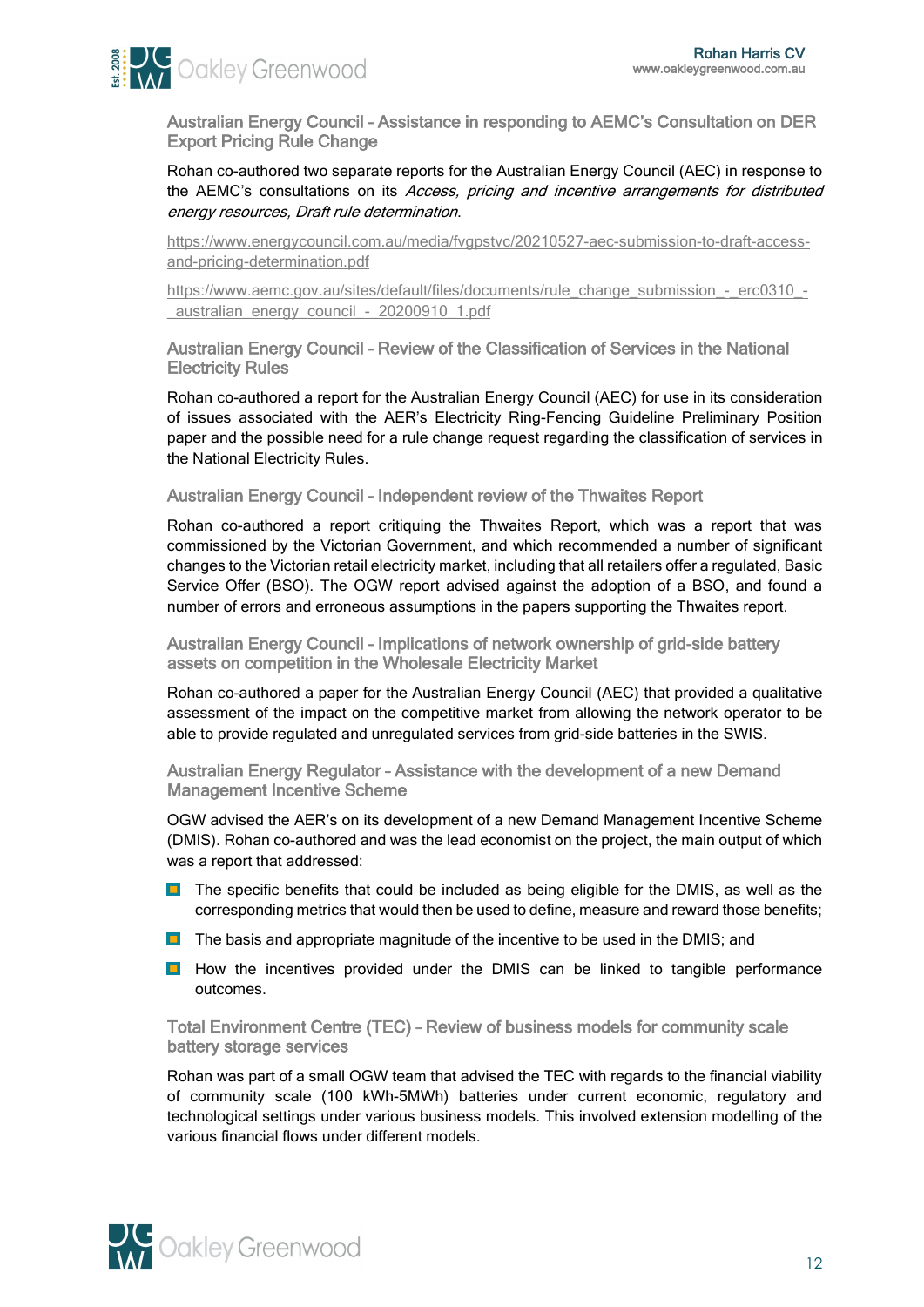

## Department of Energy and Environment (DEE) - Review of Part 23 of the NGRs

Assisted the Commonwealth DEE with their review of Part 23 of the National Gas Rules. This involved surveying shippers (which Rohan was the primary author of) as to their perceptions of Part 23, and moreover, how it could be improved. The results of this survey were being used to inform a Regulatory Impact Statement.

Victorian Department of Environment, Land, Water and Planning (DELWP) – Costs, benefits and equity impacts of solar and battery systems

Developed and applied a methodology for assessing the cost, benefits and equity impacts of network capital expenditure to provide three discrete levels ('scenarios') of incremental DER hosting capacity (predominately related to PV). The methodology assessed in detail (a) how many solar systems would be constrained under the 'do nothing' case as well as the three DER hosting scenarios; (b) how many days per annum those solar systems would be constrained under the each scenario; (c) how much each solar system would be constrained on those 'constraint' days (e.g., 100% constrained; 50% constrained; 25% constrained); and (d) how many hours each solar system would be likely to be constrained on those constraint days under each scenario. This project also entailed developing a model that the Department can use to assess the specific costs and benefits of increased hosting capacity that the Victorian distribution businesses have included in their most recent regulatory submissions.

Australian Energy Council – Advantages and disadvantages of a Default Market Offer compared to a Reference Price

Rohan co-authored a paper for the Australian Energy Council that outlined the advantages and disadvantages of a default market retail electricity offer as compared to a reference price. This paper was prepared in response to the Commonwealth Government's proposal for the AER to develop a mechanism for determining the price of a default electricity market offer, consistent with the recommendations the ACCC made in its Retail Electricity Pricing Inquiry – Final Report.

NT Department of Treasury and Finance – Electricity transmission access arrangements

Rohan Harris and Greg Thorpe advised the Northern Territory Government in relation to the types of potential (transmission) access regimes they could implement as part of the development of their proposed electricity market. This included assessing the advantages and disadvantages of firm versus non-firm access - the approach adopted in the NEM - as well as the pricing arrangements that could be put in place to incentivise efficient location and timing of new generation, given consequential transmission costs, in combination with the introduction of nonfirm access rights.

WA Public Utilities Office – Regulatory arrangements supporting standalone power systems

Rohan advised the WA Public Utilities Office on the regulatory arrangements that would be required in order to support the efficient take-up of standalone power systems in Western Australia.

ESCOSA – Economic assessment of new reliability standards

Rohan was part of an OGW project team that used willingness to pay research to determine economically efficient reliability standards for South Australian electricity customers. ESCOSA used this information to inform changes to the South Australian Electricity Distribution Code.

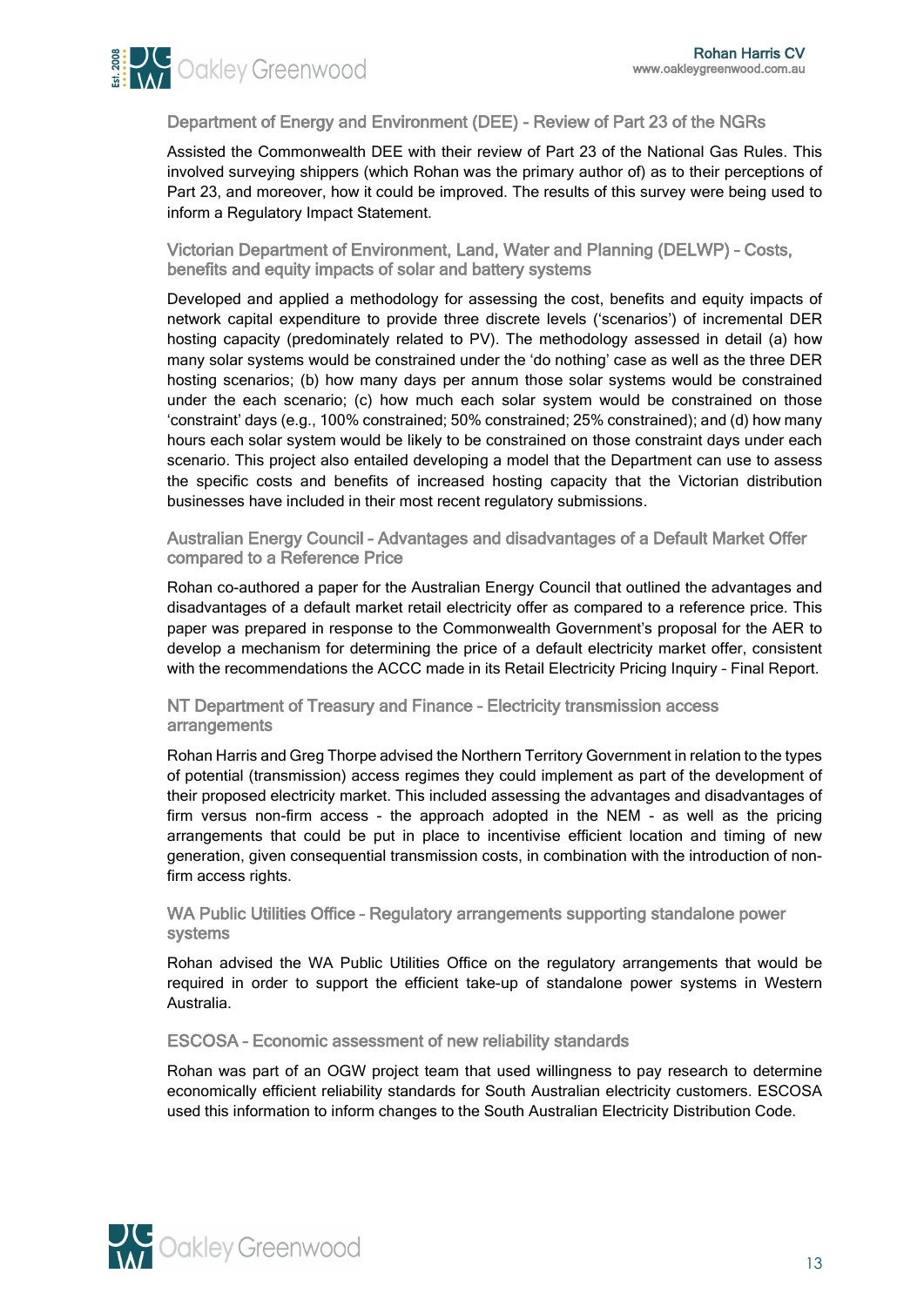

### ElectraNet - Advice on analysis of competition benefits from new interconnection

Rohan Harris (along with Greg Thorpe) advised ElectraNet on the methodology it should adopt to assess the competition benefits (being the increase in consumer and producer surplus) stemming from any investments in interstate transmission interconnections.

Victorian Department of Economic Development, Jobs, Transport and Resources - Potential Policy and Regulatory Implications for Increased Uptake of Energy Storage **Technologies** 

Rohan was part of an OGW team that looked potential policy and regulatory implications for increased uptake of energy storage technologies. Rohan's primary role was to review of the National Electricity Rules and relevant aspects of the National Electricity Market and Victorian regulatory frameworks to identify potential barriers to the efficient take-up of energy storage technologies, as well as undertake stakeholder interviews to ascertain their views as to potential barriers to the take-up.

## Energy Networks Association (ENA) – Value of Grid

Rohan Harris, in conjunction with another OGW colleague, completed a project for the ENA that assessed the value provided by a grid connection to users of small-scale decentralised renewable electricity generation technologies.

#### Energy Supply Association of Australia (esaa) – Connection Trends

Rohan Harris, in conjunction with another OGW colleague, developed a report for the esaa, the aim of which was to examine the drivers behind recent changes in connection trends (to electricity and gas businesses) and how those changes may impact connection (and potentially disconnection) trends for both gas and electricity into the future. Given these trends, we also investigated the implications for policymakers to ensure equitable outcomes for industry and all consumers.

#### Australian Energy Market Commission (AEMC) – Drivers of Future Residential Electricity Prices

Rohan co-authored a report for the AEMC outlining information on the trends and drivers that could be expected to affect distribution and transmission network costs over the period out to 2016, and therefore to also affect residential retail electricity prices over that same period. More specifically, this involved OGW assessing input costs, including the cost of capital; the cost of labour; the cost of key materials; and the influence of macroeconomic conditions. It also involved OGW assessing the extent of likely future augmentation and the impact of the age profile of network assets, and changes in the level of residential demand, and possible changes in the structure of network pricing.

## City of Sydney, Total Environment Centre – Local Generation Network Credit Rule **Change**

Rohan co-authored a report advising the Total Environment Centre (TEC) on its application to change the National Electricity Rules to require electricity distribution business to introduce a Local Generation Credit. This included, amongst other things, a detailed assessment of the various tariff options against the National Electricity Objective.

Subsequent to this, Rohan co-authored a Rule change request on the same issue.

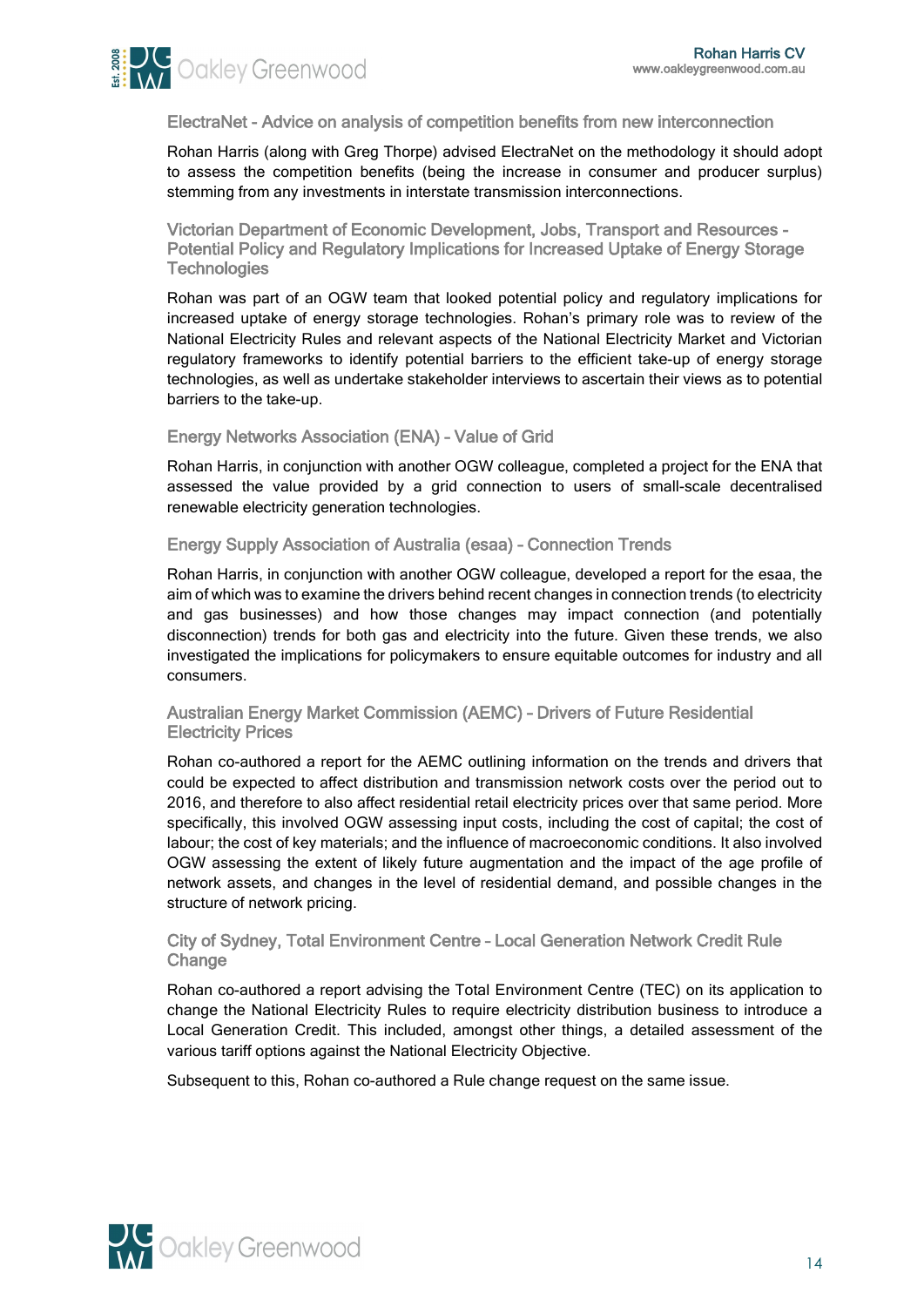**EDU** Oakley Greenwood

Victorian Department of State Development, Business and Innovation – Regulatory Impact Statement

Rohan worked as part of a small OGW project team forecasting the distributional and economic impacts of continuing with the Victorian Energy Efficiency Target (VEET) scheme. The impact of the scheme on wholesale prices, network prices and retail prices was modelled, with the distributional impacts of the scheme to participants and non-participants calculated.

Prior to the completing the above project, Rohan worked as part of a small OGW project team quantifying the impacts of the Victorian Energy Efficiency Target (VEET) scheme. This involved using multiple methods (bottom up; top down and econometric) to quantify the impact of the scheme on energy consumption. The impact of the scheme on wholesale prices and retail prices was modelled, with the distributional impacts of the scheme to participants and non-participants to be calculated.

South East Water – Best Practice Institutional Arrangements to Support the Mandated Roll out of Decentralised Integrated Water Management Solutions

Rohan led a small OGW team that provided advice to South East Water as to 'institutional, regulatory and governance' arrangements that would be required to facilitate the efficient and effective delivery of a mandated integrated water management solutions (in particular, rainwater tanks) in certain geographic regions within South East Water's service territory. A subset of this advice was to also outline what South East Water's role should be within those arrangements, having regard to the overarching objective, as well as supporting objectives such as the impact that those arrangements would have on South East Water's commercial position.

Department of Sustainability and Environment (VIC) - Pricing Regulation options for Private Water Service Providers

Rohan completed a project for DSE that required him to:

- **Research, assess and document the approach to pricing regulation applied in similar** licensing frameworks operating in NSW, SA and potentially WA, as well as in the National Gas Law and Ports Act;
- **D** Develop options, for discussion with project team members, around the application of those pricing approaches in the context of a new licensing framework for private service providers in Victoria, including consideration of whether and the extent to which pricing approaches should vary on the basis of geographic location, type of customer, type of market or type of service being provided; and
- **Assess and document the implications of those options for various stakeholders including** private providers, government owned water corporations and customers and identify a preferred approach for the proposed new licensing framework, as agreed with the project team.

Ministerial Advisory Council, for the Department of Sustainability and Environment (VIC) – Achieving resilience in security of supply: the value of customer reliability and real options analysis

Rohan led a small OGW team that developed a report for the Ministerial Advisory Council on water valuing restrictions, and how placing a value on water restrictions within a real options analytical framework, would allow the derivation of efficient security of supply levels. More specifically, the objective of this project was two-fold:

 $\Box$  To understand how the Value of Customer Reliability (VCR), translated into the water industry environment, might help to set a minimum level of supply security, and

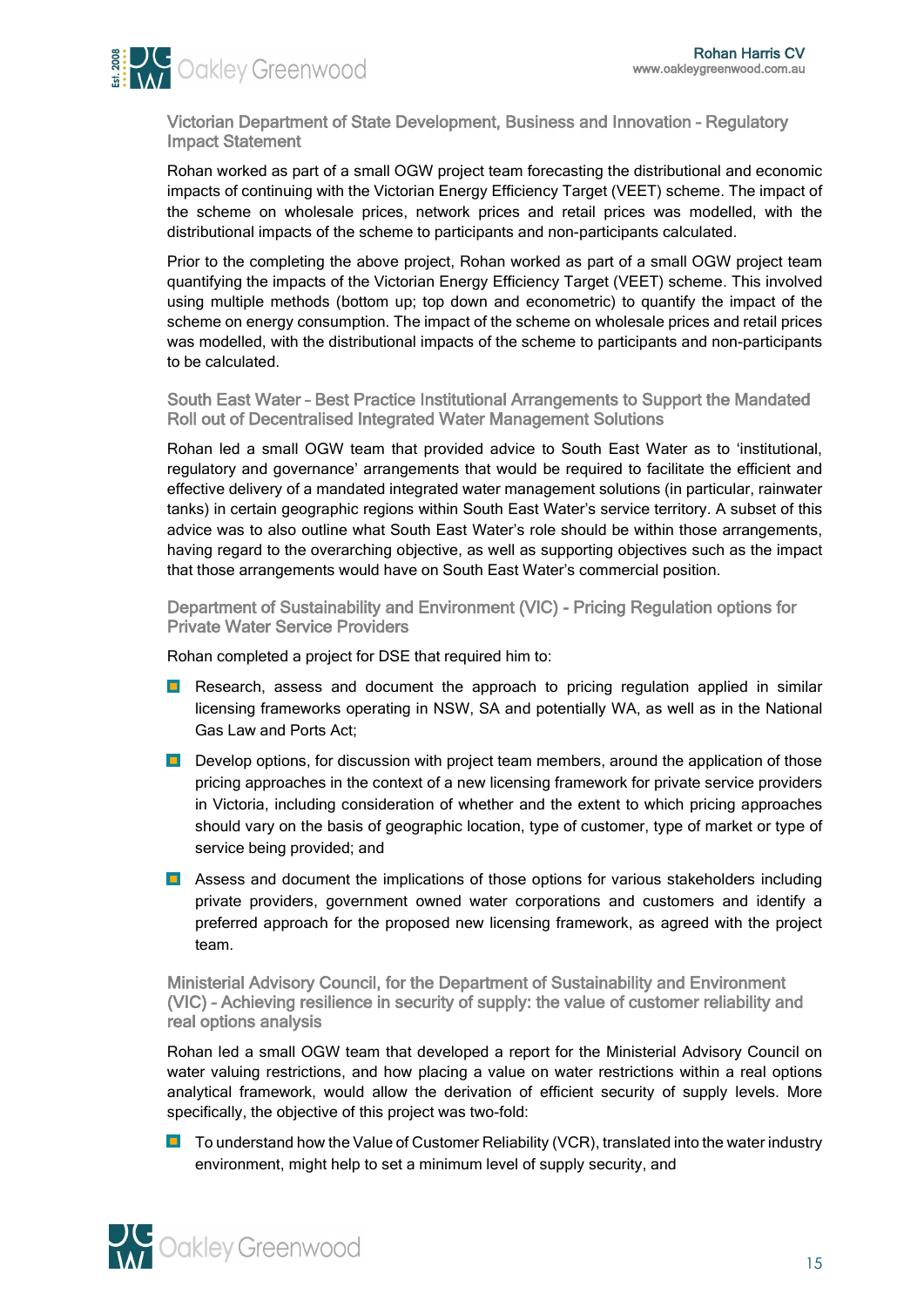**Let Cookley Greenwood** 

 $\Box$  To understand how real options and insurance values could be practically applied in the water industry, to maximise the net community benefits of a diversified portfolio of supply and demand options, whilst delivering a resilient and secure water system that values uncertainty.

Department of Sustainability and Environment (VIC) – Private Sector Participation and implications for Licensing Arrangements

Rohan assisted the Department of Sustainability and Environment (DSE) in understanding the extent to which private sector participation is currently occurring in the Victorian Water Industry, and further, the implications that this may have for the development of a Licensing regime pertaining to Customer Protection issues.

# Hydrogen and Other Renewable Gases

DELWP - Increasing uptake of renewable gases in Victoria

Rohan led the OGW team that advised the DELWP on the development of a Renewable Gas Incentive Scheme to promote the uptake of renewable gases in Victoria. Rohan was the primary architect of the Scheme, and undertook all of the modelling of the impacts of the Scheme as well as the review of the regulatory and legislative barriers that could potentially inhibit the introduction of renewable gases in Victoria.

DELWP – Commercial Support Mechanisms for a Proposed Hydrogen Project in Victoria

In response to a request by a proponent of new hydrogen production facility for Government support (via a CfD type arrangement), Rohan led an OGW team that was engaged to:

- **Research relevant market-based mechanisms that have been adopted in other jurisdictions** and where possible, to identify the relative level of support provided to those projects; and
- **Undertake a detailed analysis of various commercial support mechanisms, including their** relative advantages and disadvantages, the value for money (VfM) associated with those support mechanisms, and the relative risks, costs to administer, and their ability to sunset upon commencement of a support mechanism incentivising the blending of renewable gases into natural gas networks.

## DELWP – Hydrogen Commercialisation Fund

Rohan was part of the OGW team advised DELWP on the assessment of applications for funding under the Victorian Government's Hydrogen Commercialisation Fund.

Australian Hydrogen Centre (AHC) – Future policy frameworks required to support Australia's emerging domestic hydrogen industry

Rohan led a project for the AHC that was aimed at providing a "thought leadership" piece on potential future policy frameworks required to support Australia's emerging domestic hydrogen industry (including consideration of potential incentive mechanisms). The scope was focused on economic regulation and policy frameworks associated with gas networks.

NZ Gas Network Businesses - Response to the NZ Climate Change Commission's Advice

Rohan was the lead author of a report that was commissioned by the New Zealand gas network businesses – Vector, Powerco and Firstgas - to assess the New Zealand Climate Change Commission's recent draft advice on how New Zealand can reduce carbon emissions over the next 15 years (2020-2035) in a way that is consistent with New Zealand's legislated target of net zero emissions by 2050.

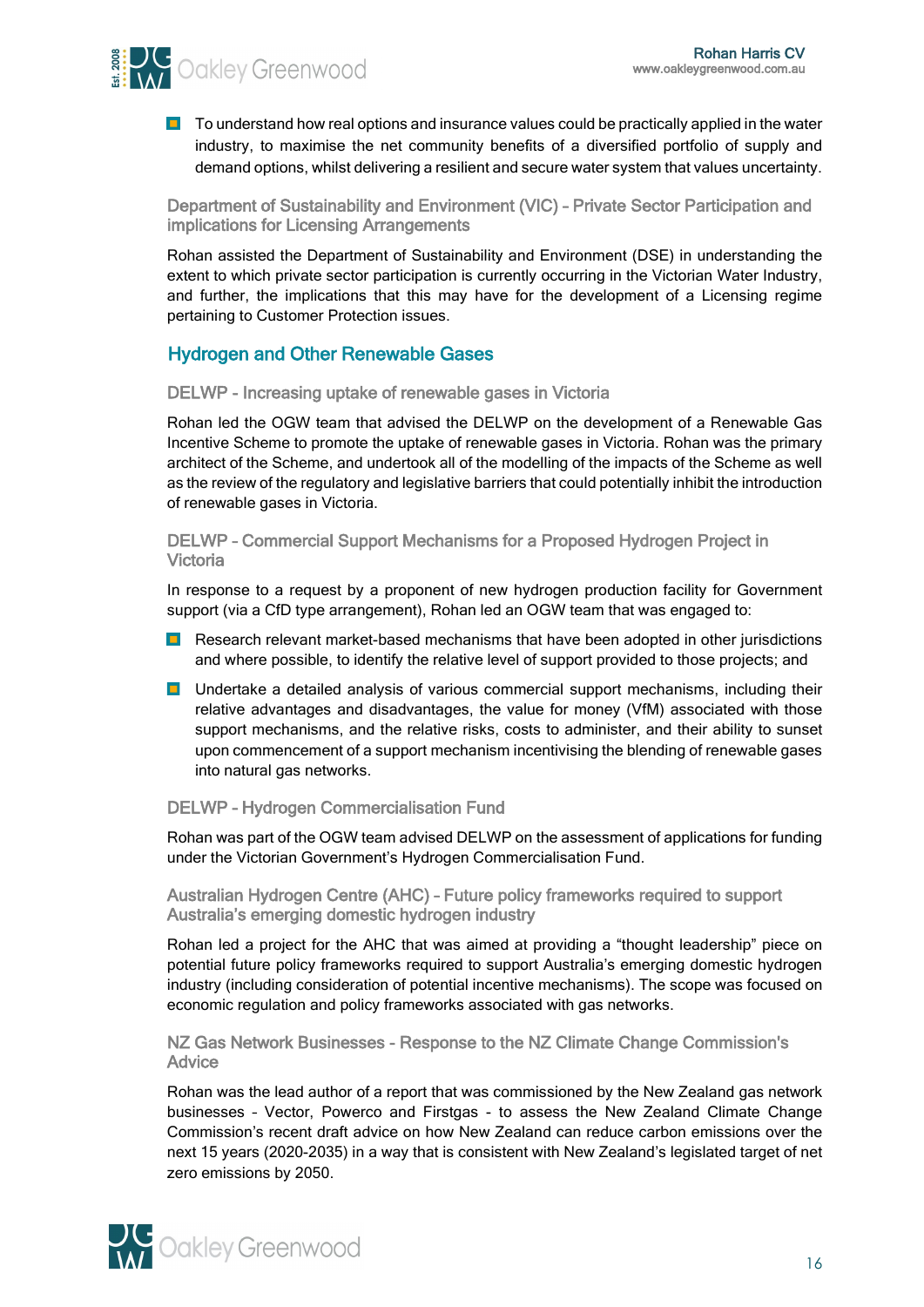

We recommended that the CCC's policy directions regarding decarbonising the residential and commercial gas sector be outcome oriented. This would create an environment for a range of technologies to deliver the outcome. Relative to the CCCs proposal, this approach was more likely to avoid the unintended outcomes of increasing customer and wider economic costs, and of prematurely inhibiting growth in new low emissions fuels in meeting New Zealand's climate change targets.

[https://firstgas.co.nz/wp-content/uploads/Firstgas-Group\\_CCC-submission-March-2020.pdf](https://firstgas.co.nz/wp-content/uploads/Firstgas-Group_CCC-submission-March-2020.pdf)

Energy Networks Australia – Development of a Renewable Gas Incentive Scheme

Rohan (in conjunction with Jim Snow) assisted the Energy Networks Australia (ENA) by developing a Renewable Gas Incentive Scheme. As part of this, OGW identified the: (a) the foundational issues that need to be considered in the development of any Incentive Scheme; (b) the advantages and disadvantages of different Incentive Scheme design options; (c) the Incentive Scheme that we would recommend be implemented; and (d) how the recommended Incentive Scheme could be implemented in practice.

[https://www.energynetworks.com.au/resources/reports/2019-reports-and](https://www.energynetworks.com.au/resources/reports/2019-reports-and-publications/renewable-gas-blending-scheme-oakley-greenwood/)[publications/renewable-gas-blending-scheme-oakley-greenwood/](https://www.energynetworks.com.au/resources/reports/2019-reports-and-publications/renewable-gas-blending-scheme-oakley-greenwood/)

Energy Networks Australia – Impediments to the introduction of hydrogen in the National Gas Market

Rohan (and Jim Snow) advised the ENA on potential impediments in the National Gas Law and National Gas Rules to the production and injection of hydrogen or renewable gases such as renewable methane, into Australia's gas distribution networks.

Yarra Valley Water – Business Case development for a potential Hydrogen Production **Facility** 

Rohan developed a business case in support of Yarra Valley Water's potential investment in a Hydrogen production facility at one of its wastewater treatment plants.

Australian Hydrogen Council (AHC) – Development of White Paper

Rohan assisted the AHC in its development of its hydrogen White Paper. This includes a mix of policy (development), drafting and economic advice.

# Metering related projects

#### YVW - Digital Metering Business Case

Rohan has been supporting the development of YVW's Digital Metering Business Case. This has involved assessing the robustness of the key input assumptions, methodological framework used, options assessed, and the underlying narrative supporting the business case.

Jemena (Advanced Metering Infrastructure) – Expert Opinion on their Expenditure Excess application to the AER

Rohan was the lead author on an Expert Witness report (which must be to a standard that can be submitted to the Federal Court) with regards to Jemena's AMI expenditure excess application. In particular, Rohan critiqued the primary report relied upon by the AER (a report from Energeia) to make its decision to disallow around \$5m of Jemena's expenditure excess application. The AER's reversed this disallowance in its final decision.

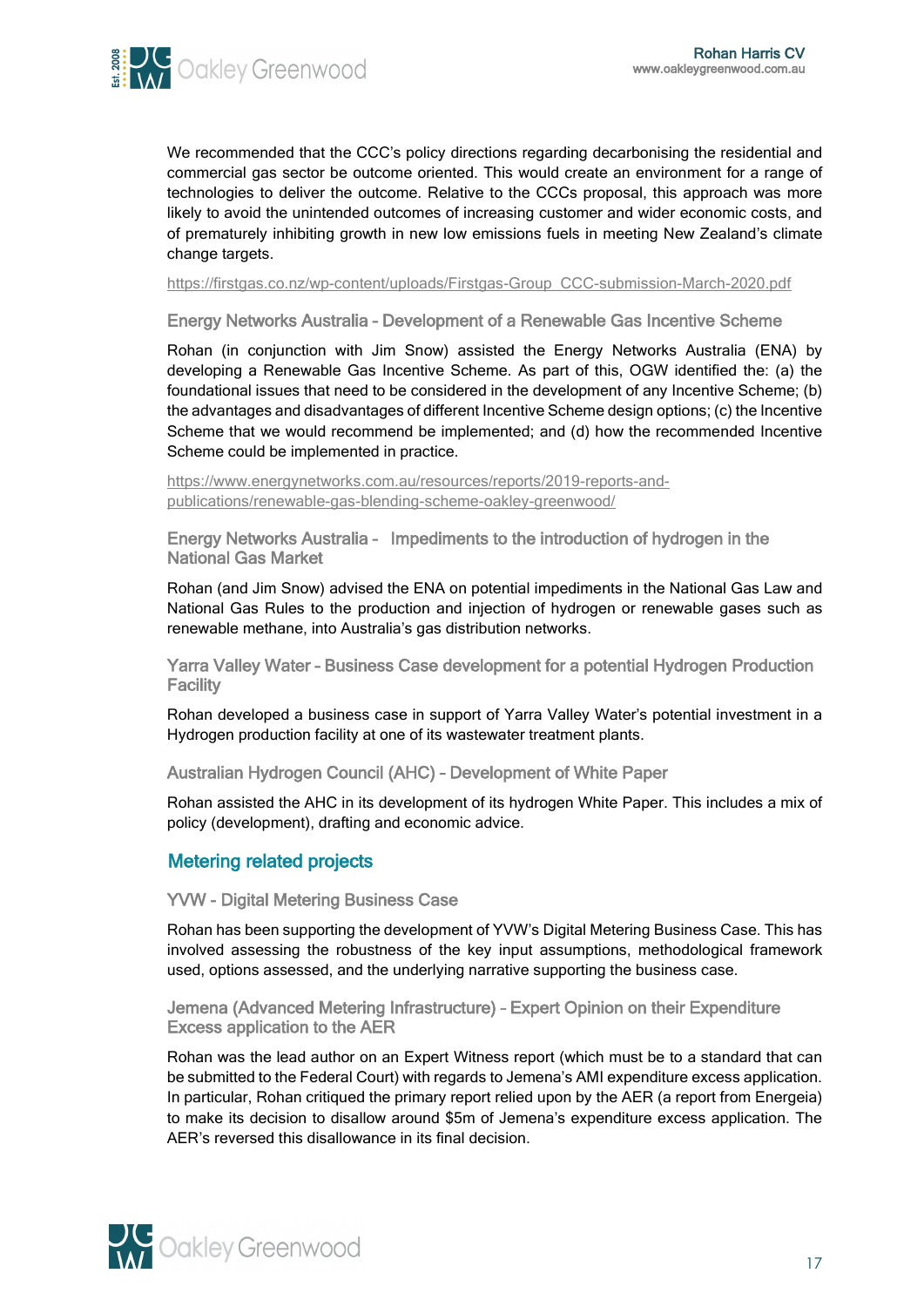

## TasNetworks - Advanced Metering Network Benefits Assessment

Rohan co-authored a report for TasNetworks on the potential value of the data available from advanced metering to the distribution business rather than the potential value of TasNetworks playing one or more of the three competitive roles established by the Rule change. More specifically, the purpose of this project is to:

- **D** provide a framework that TasNetworks can use in developing its willingness to pay for specific metering data items, and
- $\Box$  identify key factors that will need further investigation in order to calculate those values with regard to specific metering data item.

#### Jemena – Response to the AER's 2016-2020 Preliminary Decision

Rohan assisted Jemena in developing its response to the AER's Preliminary Decision on Jemena's proposed metering alternative control services.

#### Jemena (Electricity) – Advanced Metering Infrastructure

Rohan developed a report for submission to the AER, substantiating Jemena's expenditure excess (over-expenditure, relative to budget) in 2013 on its rollout of Advanced Metering Infrastructure. In particular, this document sought to describe what drove Jemena's expenditure excess, and whether it was caused by matters (issues) that are relevant issues to be considered by the AER under the Advanced Metering Infrastructure Order-in-Council.

Rohan developed a similar report substantiating Jemena's 2014 expenditure excess.

#### Jemena (Advanced Metering Infrastructure) – Best Endeavours documentation

Rohan developed an evidentiary report that sought to demonstrate how one of the Victorian Electricity Distribution Networks' has sought to comply with its legal obligations under the Advanced Metering Infrastructure Order-in-Council. In particular, this documentation sought to demonstrate how that business used its "best endeavours to the extent practicable" to complete the roll out of AMI metering in its distribution area by the 31<sup>st</sup> December, 2013. The audience for this report is the Essential Services Commission.

Victorian Department of Economic Development – Advice on Competition in Metering Draft Rule Change

Rohan co-authored a report for the Victorian Government regarding the potential policy implications stemming from the AEMC's recent Competition in Metering Draft Rule Determination. This report recommended that the Government *not* adopt metering competition, in conjunction with the broader timeframes applicable to the remainder of the NEM - a position that was adopted by the Government.

## Western Australian Public Utilities Office – Advice on the introduction of National Competition in metering arrangements in Western Australia

Rohan was part of a small OGW team that advised the Western Australian Public Utilities Office regarding the potential policy and regulatory implications stemming from the possible introduction of the AEMC's recent Competition in Metering Draft Rule Determination in Western Australia.

#### Jemena, United Energy and AusNet Services - Exit Fee Model

Rohan developed an Exit Fee model that supported the exit fees that Jemena, United Energy and AusNet Services proposed as part of their 2016 electricity distribution pricing submissions. The model reflected the requirements of the Cost Recovery Order-in-Council.

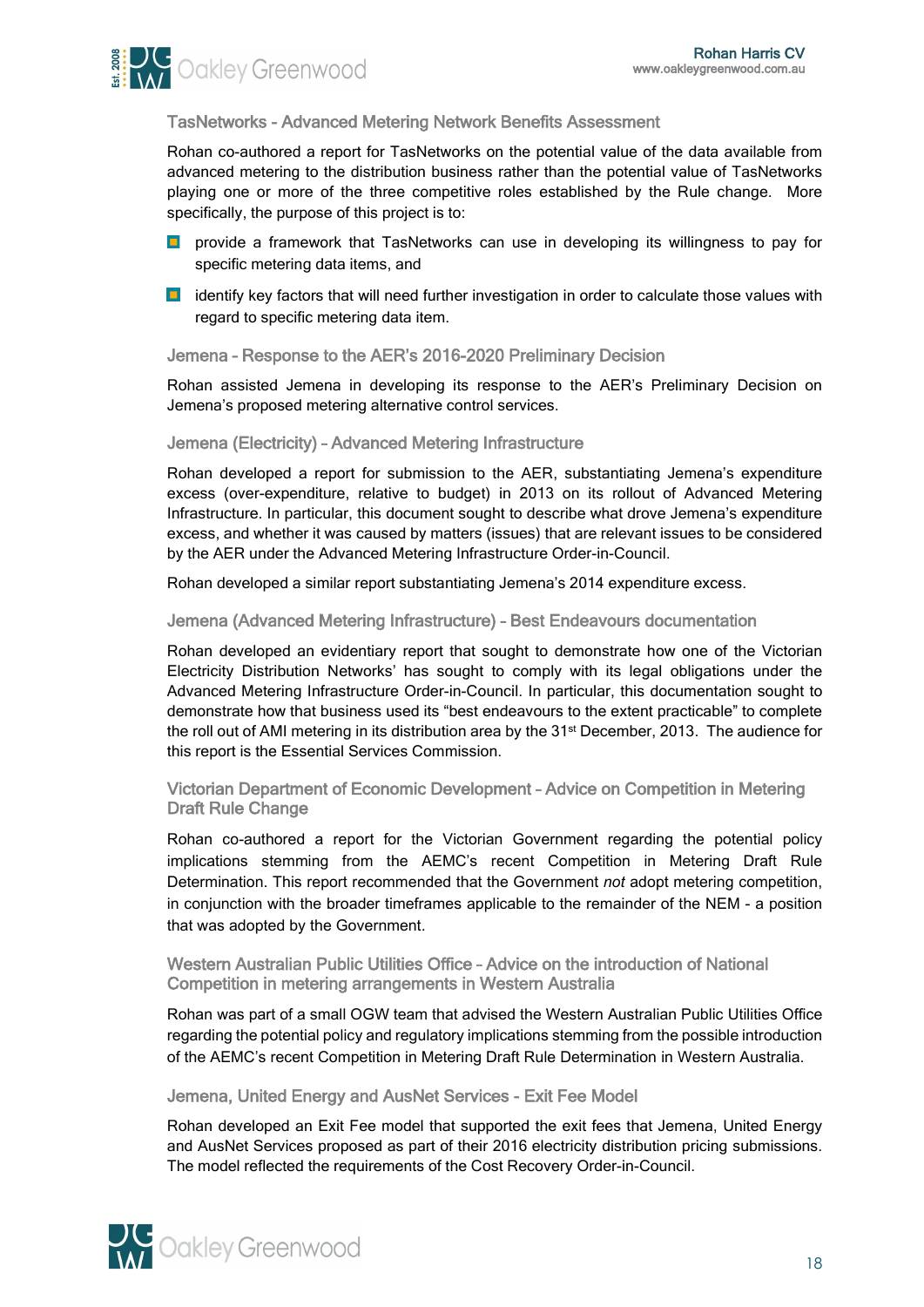

The Victorian Distribution Businesses (Electricity) – Enhancing Competition in Metering Rule Change

Rohan drafted a submission on behalf of the Victorian Distribution business regarding the AEMC's recent consultation paper into Expanding Competition in Metering and Related Services. This covered issues such as Exit Fees, the monopoly status of the proposed Metering Coordinator role, and the default arrangements for the appointment of a metering coordinator.

Jemena (Electricity) – Cost Benefit analysis of continuing the rollout of Advanced Metering Infrastructure

Rohan led a small OGW team tasked with undertaking a cost benefit analysis related to the completion of the AMI roll out in Victoria, as compared to the cessation of the roll out at a level less than 100% as at 31st December, 2013.

# Cost benefit analysis

Synergy (ARENA-funded)– CBA of the economic value of a Virtual Power Plant (VPP) in the South West Interconnected System (SWIS) of Western Australia

This study was undertaken to assess the potential impacts of such a VPP if its operation were to be expanded to the entire SWIS.

The study was undertaken on the basis of the economic benefits that the operation of the VPP can deliver to the electricity supply system. Rohan was the lead economist on the project and undertook all of the modelling that supported the project.

#### NSW DPIE – CBA of Empowering Homes Program

Rohan led the development of a CBA into the economic costs and benefits of the NSW Government Empowering Homes Program, a Program that is designed to incentivise the installation of up to 300,000 new batteries over the next 10 years.

#### Confidential Client - Costs and Benefits of DER integration

Rohan led the development of a CBA that assessed the incremental costs, benefits and equity impacts of network capital expenditure to increase DER hosting capacity. This including quantifying the amount of additional energy that would be exported as a result of the network capital expenditure, and the likely economic benefits stemming from facilitating that incremental exported energy.

#### AEMO – CBA of improvements to Gas Bulletin Board

Rohan led the development of a CBA that assessed the benefits and costs of a centralised facility to capture real-time data from gas producers, storage operators and pipeline operators, and disseminate this data in real-time to the market via the Gas Bulletin Board.

Electricity Authority (NZ) – Cost Benefit analysis of changing how transmission services are priced in NZ

Rohan led a OGW team that undertook a detailed cost benefit analysis of two transmission pricing options that the NZ Electricity Authority developed. These options were: a Deeper Connection Charge option; and an Area-of-Benefit option. The analysis focused on the allocative and dynamic efficiency benefits (and costs) stemming from sending more cost-reflective price signals.

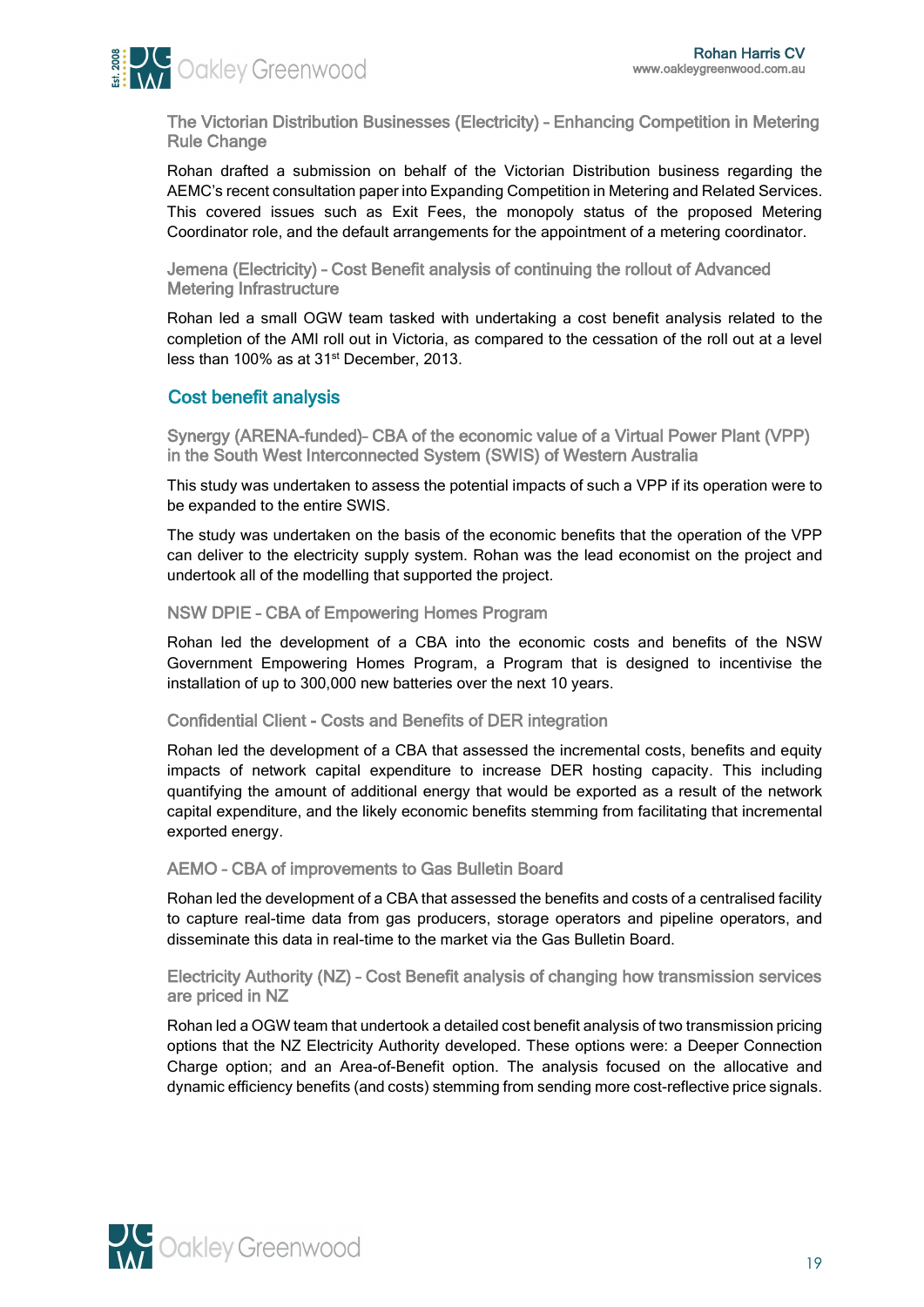Department of Infrastructure – Cost Benefit analysis of the Demand Response **Mechanism** 

Rohan was part of a small OGW team that undertook a cost benefit analysis of the introduction of a Demand Response Mechanism (DRM) into the National Electricity Market (NEM). Rohan's role was to model the benefits to network businesses in the NEM stemming from the introduction of the DRM. Rohan also undertook all of the distributional analysis, as well as assisting in conceptualising and analysis regarding the counterfactual that would underpin all of the modelling.

#### Coliban Water – Real Options Modelling

Rohan led a small OGW team for Coliban Water, which was focused on demonstrating the benefits of utilising a real options approach to water supply planning. In particular, we developed a simple model demonstrating in a transparent manner, the practical application of a real options analytical framework for one of Coliban Water's water supply catchments (Loddon).

We also provided a written report critiquing their existing approach to water supply / demand planning against a real options analytical framework.

## South East Water – Business-as-Usual case for a Centralised Potable Water Solution

In 2011, Rohan costed the provision of a centralised potable water solution to South East Water's (SEW) geographic region (a business-as-usual case). SEW used this BAU case to underpin the economic evaluation of its Integrated Water Management Strategy. This BAU case involved the construction of a stochastic model of Melbourne's annual water supply/demand balance, utilizing a large number of simulations (1000 to be exact). The model then calculated the: amount of surface water used to meet demand in each year; amount of desalinated water used to meet demand in each year; level of restrictions that would have to be imposed in a year to balance supply with demand in that simulation; level of storages at the end of each year; and the timing of new augmentations required in that simulation. Further, the model costed (from and economic perspective) each of these supply sources for SEW, including the value of the raw water input into surface water storages, the economic cost of restrictions, and the cost of new augmentations, which in turn allowed the overall economic cost of the centralized potable water supply to be determined.

## VicRoads – IT Cost Benefit Analysis

Rohan project managed an economic appraisal that supported the implementation of a large (~\$300m) IT infrastructure project for VicRoads. More specifically, this involved identifying and clearly articulating possible options (including the base case) for meeting their overarching objectives, qualitatively identifying the benefits associated with those options, outlining in detail the methodology that would be used to robustly quantify those options, and the data required and assumptions underpinning that quantification.

#### SP AusNet (Electricity) – Cost Benefit Analysis

Rohan advised on numerous cost benefits studies whilst working at SP AusNet, including: the benefits and costs to consumers of reducing PSAIDI; the benefits and costs to society of increasing its hazardous tree removal program; and the quantification of the societal costs associated with network asset failures during extreme weather conditions.

#### Integral Energy – Cost Benefit Analysis

Rohan project managed a Cost Benefit Analysis for the then Integral Energy's possible vegetation management options. In particular, the project assessed the relative benefits and costs associated with the following three options: Base case (its current regime); Full compliance to 'clear to the sky' guidelines; and A 'Visual Tree Inspection' approach.

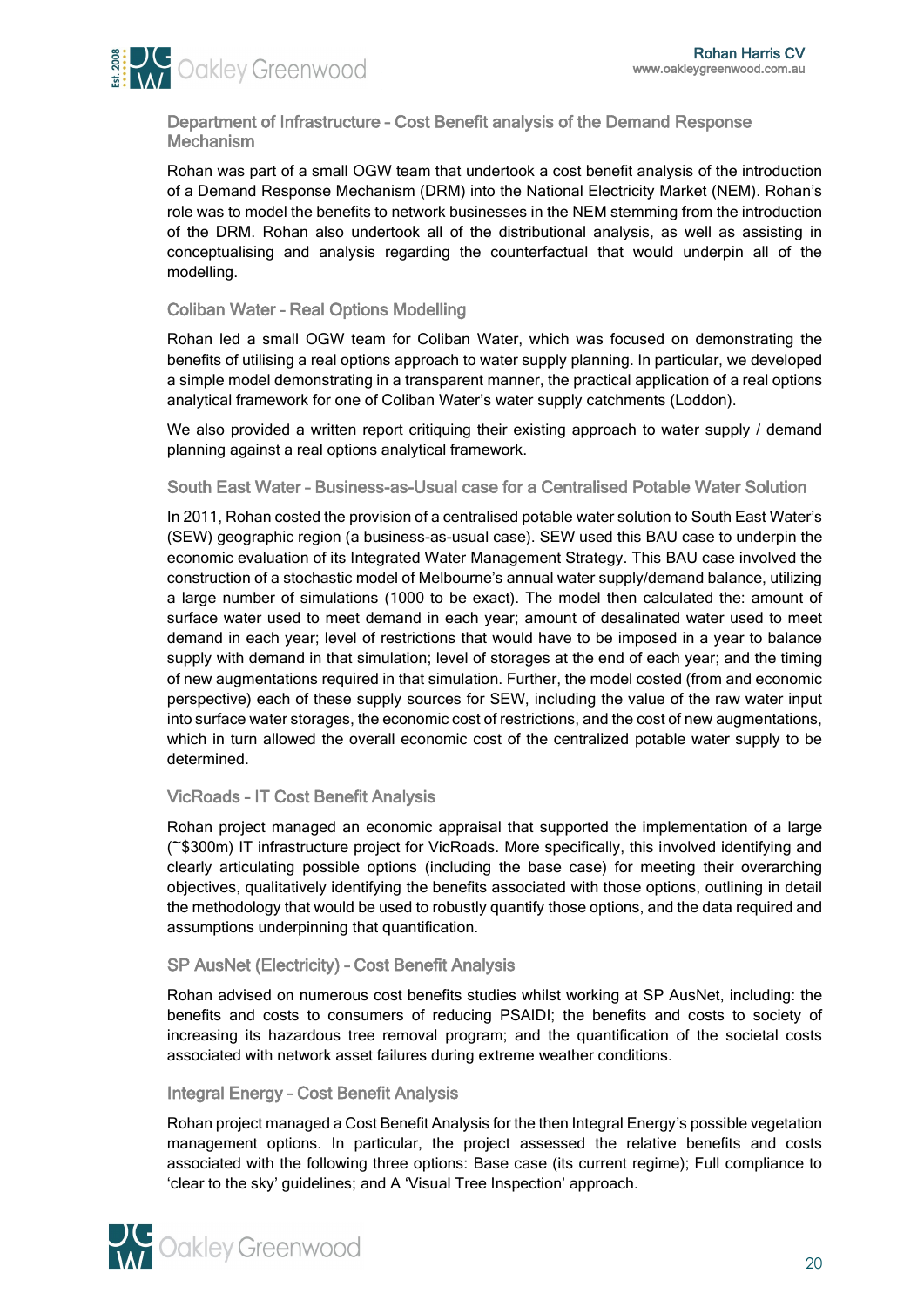

# Due Diligence and Strategy Related Issues

Confidential Party – Potential Market Size for Standalone Power Systems

For an Australian electricity business, Rohan led a project assessing the potential size of the Australian market for standalone power systems. The likely take-up and timing of take-up was assessed over a 30 year period. It also involved a SWOT analysis, and an assessment of the potential market share that that business might be able to capture, given that SWOT analysis.

#### Trility – Cost Due Dilligence

Rohan led a small OGW team that is tasked with providing cost due diligence advice to a prospective bidder on the Trility water business. This was predominately focused on assessing the extent to which latent efficiency improvements could be made to the business' operating structure, as well as assessing the impact that any subsequent partial sale of certain assets might have on the Corporate costs required to support what would be a business of very different scale and scope to how it is currently constituted.

#### Confidential (Water) – Institutional Reforms

Rohan led a small OGW team that was engaged to advise a large Victorian urban water utility on how the Victorian water industry might be reformed over the next 15 years. This involved detailed analysis as to the regulatory, policy and institutional reforms that might be adopt to progress the efficient development of the industry.

#### Confidential (Water) – Preparing for Third Party Access

Rohan led a small OGW team that was engaged to advise a large Victorian urban water utility on the:

- **P** Possible impact that a third-party access regime would have on its business;
- $\Box$  Key features that it should seek from a licensing regime applicable to private sector providers; and
- **The impact that competition, more broadly, might have on the business noting that even in** the absence of a third-party access regime, a licensing regime provides the opportunity for private sector participants to enter the market for water/wastewater provision, via the adoption of 'infrastructure based competition'.

## Confidential (Water) – Commercialisation of 150ML of Distilled Water

Rohan led a small team that provided financial and commercial advice to a company in support of the possible commercialisation of the water product that would be produced as a by-product of that firm's process for dewatering brown coal for use in electricity generation facilities. The process was expected to produce around 150,000 kl of distilled water per annum.

#### Confidential (Water) – Potential Retail Water Service Provider

Rohan was part of a small team that advised an Australian electricity retailer on the potential benefits, costs and risks associated with entering into the market for the provision of water retail services. This also involved facilitating a workshop with senior management within the organisation.